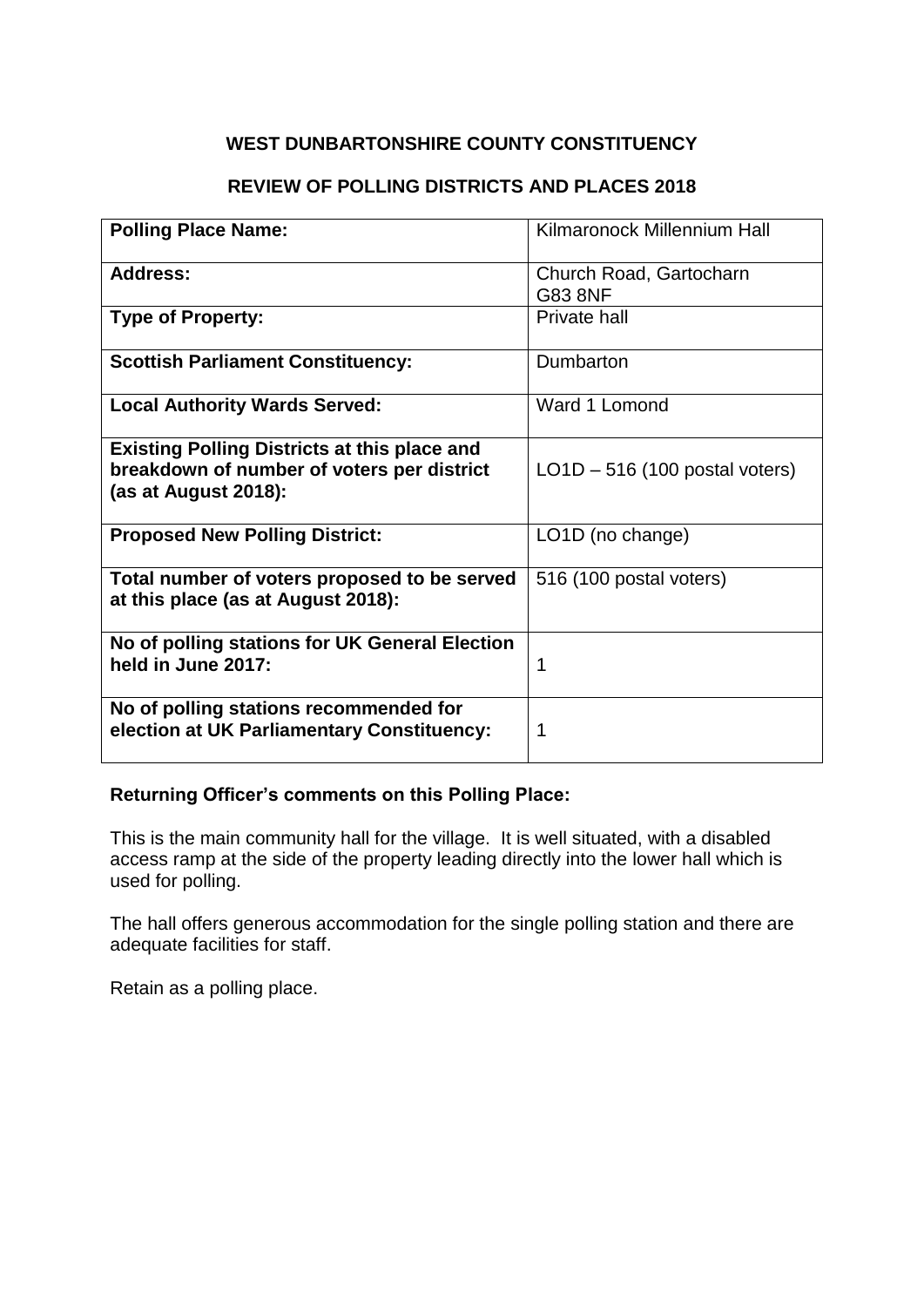### **REVIEW OF POLLING DISTRICTS AND PLACES 2018**

| <b>Polling Place Name:</b>                                                                                                | Lennox Hall                     |
|---------------------------------------------------------------------------------------------------------------------------|---------------------------------|
| <b>Address:</b>                                                                                                           | Carrochan Road, Balloch, G83    |
| <b>Type of Property:</b>                                                                                                  | Church premises                 |
| <b>Scottish Parliament Constituency:</b>                                                                                  | Dumbarton                       |
| <b>Local Authority Wards Served:</b>                                                                                      | Ward 1 Lomond                   |
| <b>Existing Polling Districts at this place</b><br>and breakdown of number of voters<br>per district (as at August 2018): | LO2D - 3693 (406 postal voters) |
| <b>Proposed New Polling District:</b>                                                                                     | LO2D (no change)                |
| Total number of voters proposed to be<br>served at this place (as at August<br>$2018$ :                                   | 3693 (406 postal voters)        |
| No of polling stations for UK General<br>Election held in June 2017:                                                      | 4                               |
| No of polling stations recommended<br>for election at UK Parliamentary<br><b>Constituency:</b>                            | 4                               |

### **Returning Officer's Comments:**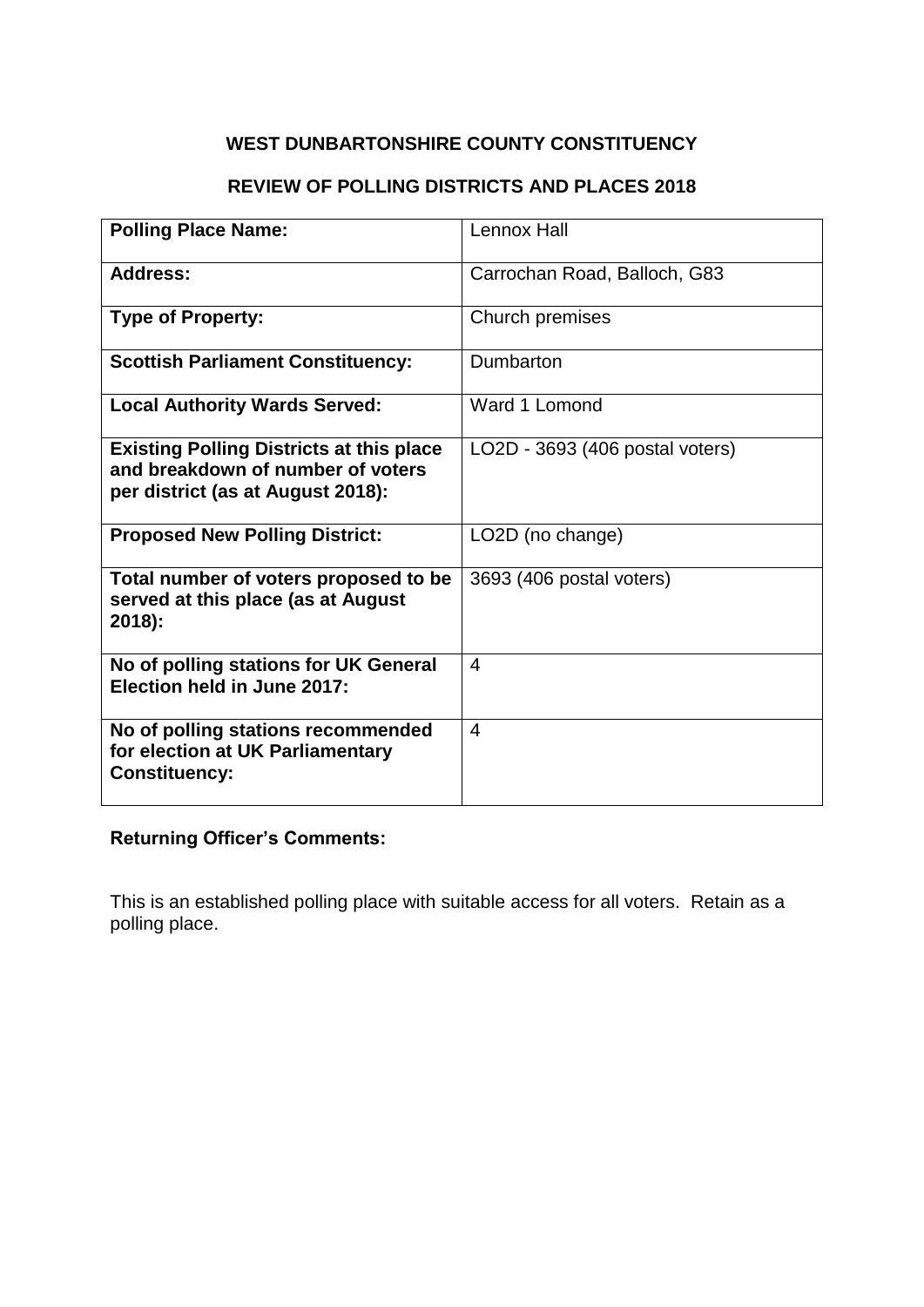### **REVIEW OF POLLING DISTRICTS AND PLACES 2018**

| <b>Polling Place Name:</b>                                                                                                | Vale of Leven Swimming Pool           |
|---------------------------------------------------------------------------------------------------------------------------|---------------------------------------|
| <b>Address:</b>                                                                                                           | North Main Street, Alexandria G83 9SJ |
| <b>Type of Property:</b>                                                                                                  | Leisure Trust facility                |
| <b>Scottish Parliament Constituency:</b>                                                                                  | Dumbarton                             |
| <b>Local Authority Wards Served:</b>                                                                                      | 1 - Lomond                            |
| <b>Existing Polling Districts at this place</b><br>and breakdown of number of voters<br>per district (as at August 2018): | LO3D - 3245 (371 postal voters)       |
| <b>Proposed New Polling District:</b>                                                                                     | LO3D (no change)                      |
| Total number of voters proposed to be<br>served at this place (as at August<br>2018):                                     | 3245 (371 postal voters)              |
| No of polling stations for UK General<br>Election held in June 2017:                                                      | 3                                     |
| No of polling stations recommended<br>for election at Parliamentary<br><b>Constituency:</b>                               | 3                                     |

# **Returning Officer's Comments:**

The Planning Section has advised that up to 108 new properties could be built within this polling district within the next five years. The Election Office will continue to monitor the number of voters using this place and may increase the number of stations if deemed necessary.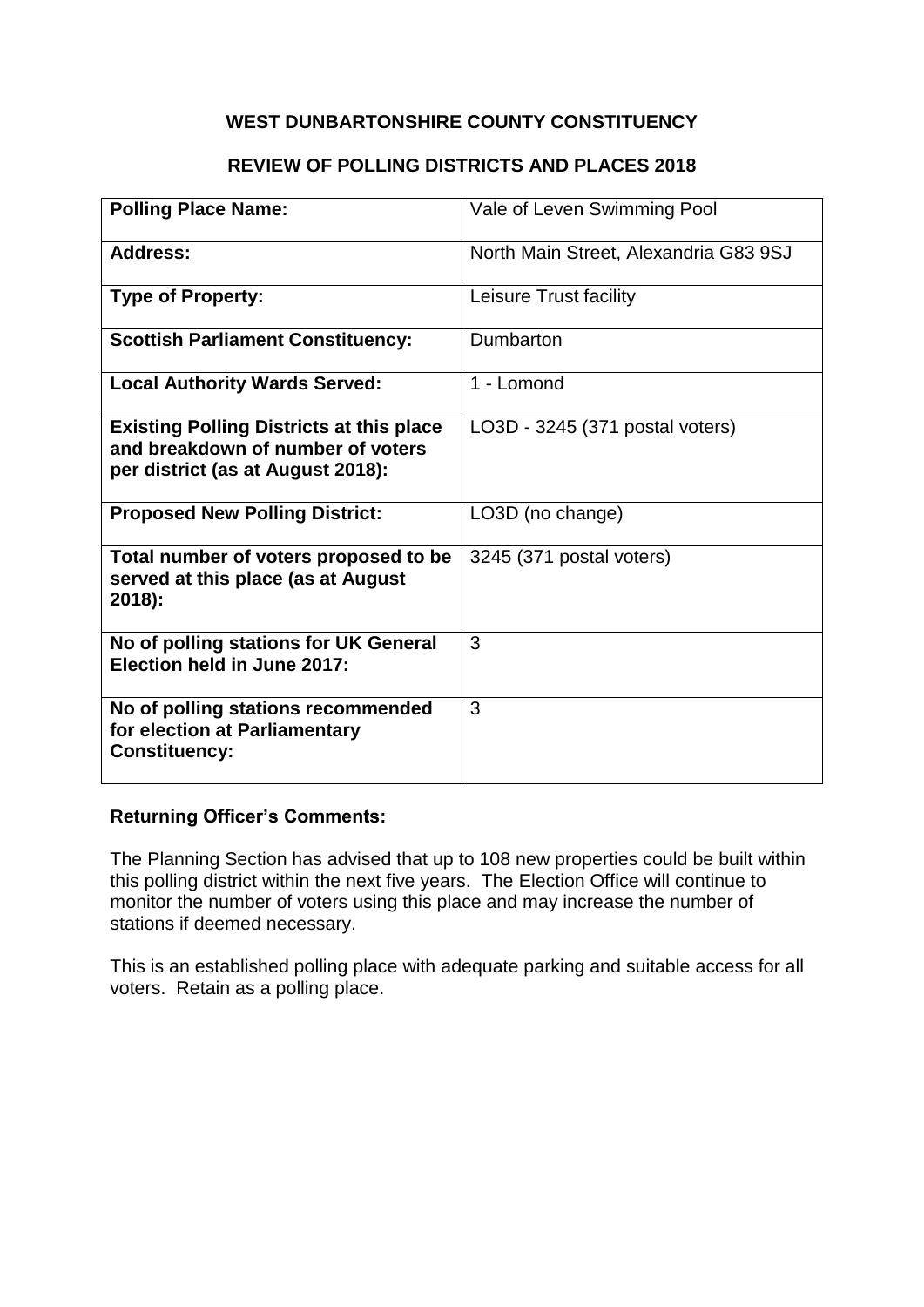#### **REVIEW OF POLLING DISTRICTS AND PLACES 2018**

| <b>Polling Place Name:</b>                                                                                                | St Kessog's Church Hall                                      |
|---------------------------------------------------------------------------------------------------------------------------|--------------------------------------------------------------|
| <b>Address:</b>                                                                                                           | Balloch Road, Balloch G83 8LQ                                |
| <b>Type of Property:</b>                                                                                                  | <b>Church Hall</b>                                           |
| <b>Scottish Parliament Constituency:</b>                                                                                  | Dumbarton                                                    |
| <b>Local Authority Wards Served:</b>                                                                                      | 1 - Lomond                                                   |
| <b>Existing Polling Districts at this place</b><br>and breakdown of number of voters<br>per district (as at August 2018): | LO4D - 1109 (166 postal voters)                              |
| <b>Proposed New Polling District:</b>                                                                                     | LO4D (merge LO4D and LO5D)                                   |
| Total number of voters proposed to be<br>served at this place (as at August<br>2018):                                     | Merge = $1724$ (253 postal voters)                           |
| No of polling stations for UK General<br>Election held in June 2017:                                                      | 1                                                            |
| No of polling stations recommended<br>for election at UK Parliamentary<br><b>Constituency:</b>                            | 2 (increase to accommodate voters from<br>LO5D, if approved) |

#### **Returning Officer's Comments:**

The merger of LO4D and LO5D has been proposed due to the small distance (0.5 mile) between the two polling places both of which have operated with a single polling station for a number of years. It is inevitable that some electors will have to travel further to vote but those electors who reside in the more remote areas of LO5D would have to travel by car to vote regardless of which of the two places were used. If the polling districts are merged into one then St Kessog's Church Hall is the more central of the two locations and is therefore the logical choice to be retained as polling place.

This is an established polling place with suitable access for all voters. It has ample space to accommodate an additional polling station if merged with the existing LO5D. It is recommended that this polling place be retained; polling districts LO4D and LO5D be merged and the number of polling stations be increased to two to accommodate the additional electors from LO5D.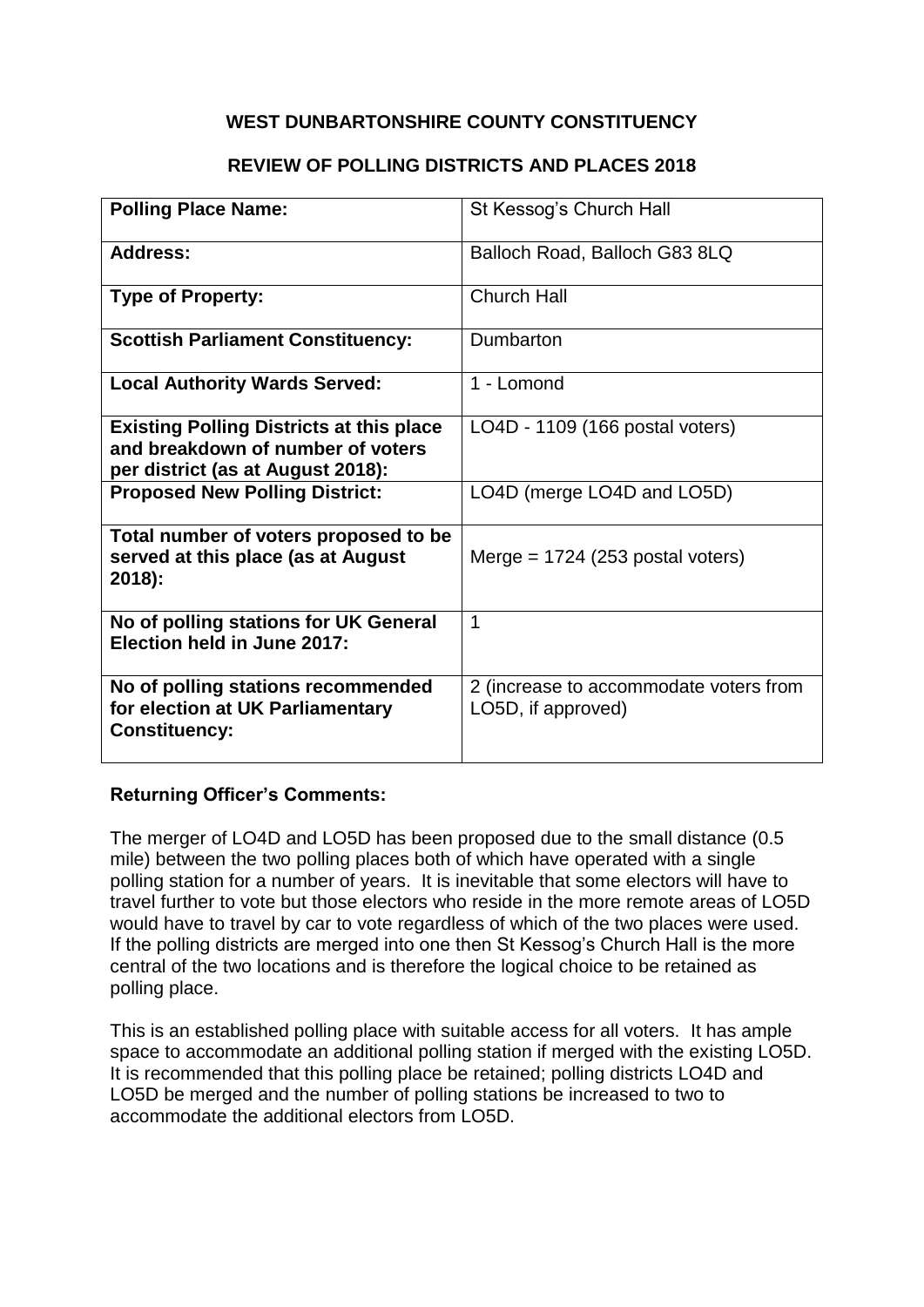### **REVIEW OF POLLING DISTRICTS AND PLACES 2018**

| <b>Polling Place Name:</b>                                                                                                | Alexandria Parish Church Hall |
|---------------------------------------------------------------------------------------------------------------------------|-------------------------------|
| <b>Address:</b>                                                                                                           | Lomond Road, Balloch G83 8LQ  |
| <b>Type of Property:</b>                                                                                                  | <b>Church Hall</b>            |
| <b>Scottish Parliament Constituency:</b>                                                                                  | Dumbarton                     |
| <b>Local Authority Wards Served:</b>                                                                                      | Ward 1 Lomond                 |
| <b>Existing Polling Districts at this place</b><br>and breakdown of number of voters<br>per district (as at August 2018): | LO5D - 615 (87 postal voters) |
| <b>Proposed New Polling District:</b>                                                                                     | <b>Delete</b>                 |
| Total number of voters proposed to be<br>served at this place (as at August<br>$2018$ :                                   | Nil                           |
| No of polling stations for UK General<br><b>Election held in June 2017:</b>                                               | 1                             |
| No of polling stations recommended<br>for election at UK Parliamentary<br><b>Constituency:</b>                            | Nil                           |

### **Returning Officer's Comments:**

See explanation given in L04D.

Do not retain this polling place. Merge existing polling districts LO4D and LO5D, with all electors now voting in St. Kessog's Church Hall.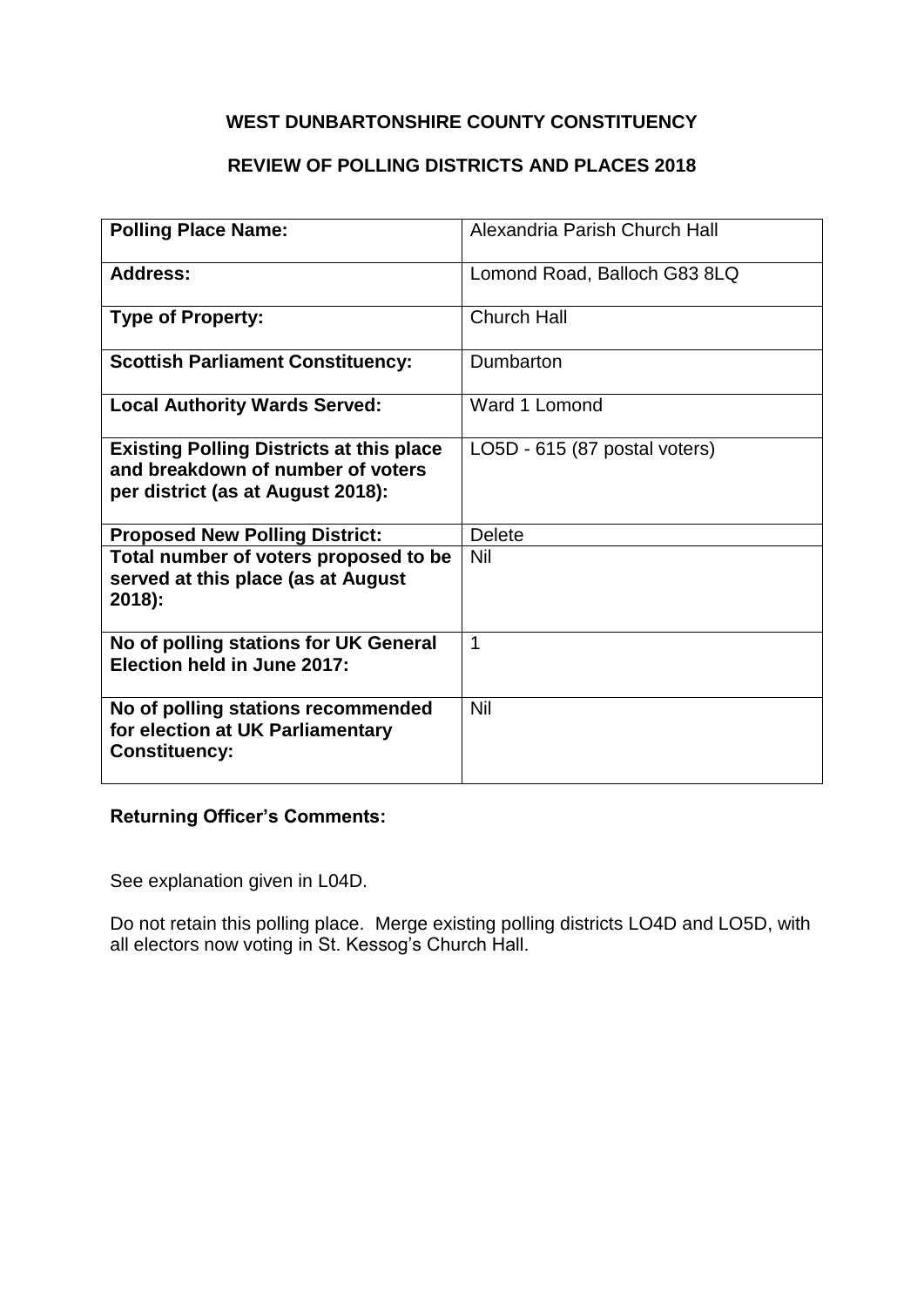# **REVIEW OF POLLING DISTRICTS AND PLACES 2018**

| <b>Polling Place Name:</b>                                                                                                | <b>Alexandria Community Centre</b> |
|---------------------------------------------------------------------------------------------------------------------------|------------------------------------|
| <b>Address:</b>                                                                                                           | Main Street, Alexandria G83 9BH    |
| <b>Type of Property:</b>                                                                                                  | Leisure Trust                      |
| <b>Scottish Parliament Constituency:</b>                                                                                  | Dumbarton                          |
| <b>Local Authority Wards Served:</b>                                                                                      | Ward 2 - Leven                     |
| <b>Existing Polling Districts at this place</b><br>and breakdown of number of voters<br>per district (as at August 2018): | LE6D - 1956 (246 postal voters)    |
| <b>Proposed New Polling District:</b>                                                                                     | LE5D (renumbered)                  |
| Total number of voters proposed to be<br>served at this place (as at August<br>$2018$ :                                   | 1956 (246 postal voters)           |
| No of polling stations for UK General<br>Election held in June 2017:                                                      | 2                                  |
| No of polling stations recommended<br>for election at UK Parliamentary<br><b>Constituency:</b>                            | 2                                  |

# **Returning Officer's Comments:**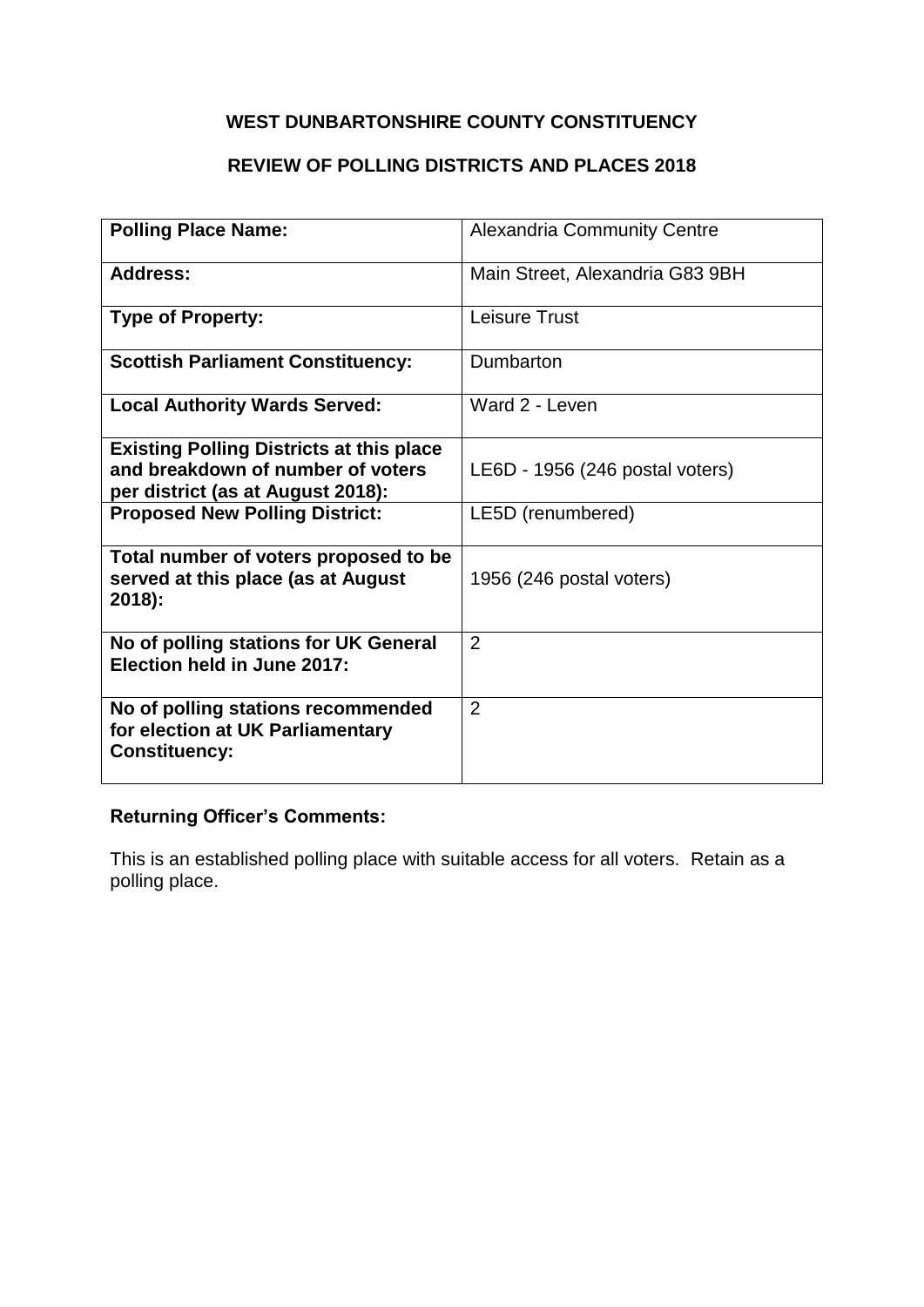# **REVIEW OF POLLING DISTRICTS AND PLACES 2018**

| <b>Polling Place Name:</b>                                                                                                 | St Martin's Church Hall      |
|----------------------------------------------------------------------------------------------------------------------------|------------------------------|
|                                                                                                                            |                              |
| <b>Address:</b>                                                                                                            | Main Street, Renton, G82 4PZ |
| <b>Type of Property:</b>                                                                                                   | Church premises              |
| <b>Scottish Parliament Constituency:</b>                                                                                   | Dumbarton                    |
| <b>Local Authority Wards Served:</b>                                                                                       | 2 - Leven                    |
| <b>Existing Polling Districts at this place</b><br>and breakdown of number of voters<br>per district (as at August 2018) : | LE7D - 789 (78 postal)       |
| <b>Proposed New Polling District</b>                                                                                       | LE6D (renumbered)            |
| Total number of voters proposed to be<br>served at this place (as at August<br>2018):                                      | 789 (78 postal)              |
| No of polling stations for UK General<br>Election held in June 2017:                                                       | 1                            |
| No of polling stations recommended<br>for election at UK Parliamentary<br><b>Constituency:</b>                             | $\mathbf 1$                  |

### **Returning Officer's Comments:**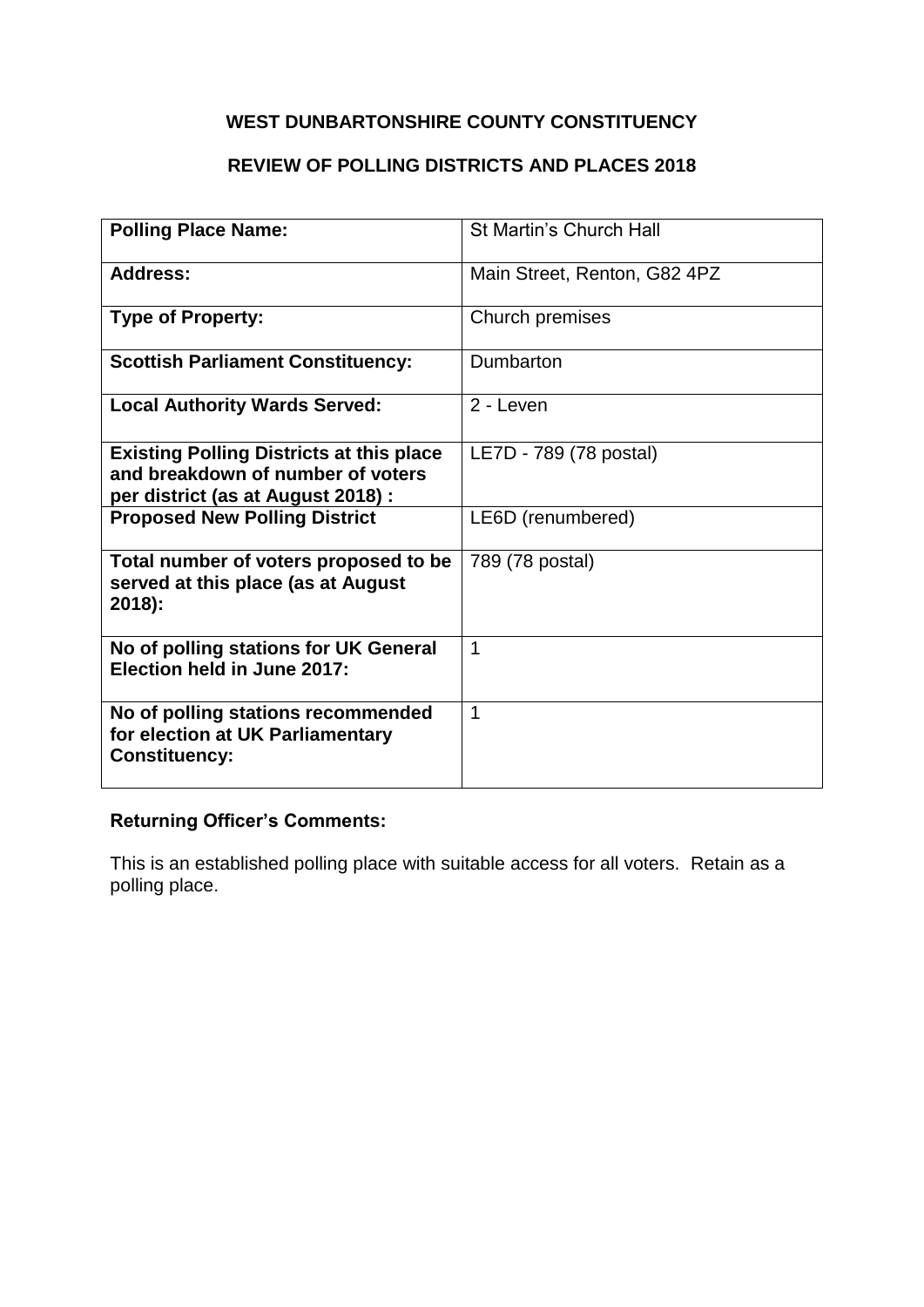### **REVIEW OF POLLING DISTRICTS AND PLACES 2018**

| <b>Polling Place Name:</b>                                                                                                | <b>Renton Primary School</b>   |
|---------------------------------------------------------------------------------------------------------------------------|--------------------------------|
|                                                                                                                           |                                |
| <b>Address:</b>                                                                                                           | Main Street, Renton G82 4NA    |
| <b>Type of Property:</b>                                                                                                  | Local authority primary school |
| <b>Scottish Parliament Constituency:</b>                                                                                  | Dumbarton                      |
| <b>Local Authority Wards Served:</b>                                                                                      | 2 - Leven                      |
| <b>Existing Polling Districts at this place</b><br>and breakdown of number of voters<br>per district (as at August 2018): | LE8D                           |
| <b>Proposed New Polling District:</b>                                                                                     | LE7D (renumbered)              |
| Total number of voters proposed to be<br>served at this place (as at August<br>2018):                                     | 1086 (87 postal)               |
| No of polling stations for UK General<br>Election held in June 2017:                                                      | 1                              |
| No of polling stations recommended<br>for election at UK Parliamentary<br><b>Constituency:</b>                            | 1                              |

#### **Returning Officer's Comments:**

The Planning Section has advised that up to 170 new properties could be built within this polling district within the next five years. The Election Office will continue to monitor the number of voters using this place and may increase the number of stations if deemed necessary.

This is an established polling place with suitable access for all voters. Parking is to rear of the premises. Retain as a polling place and renumber as LE7D.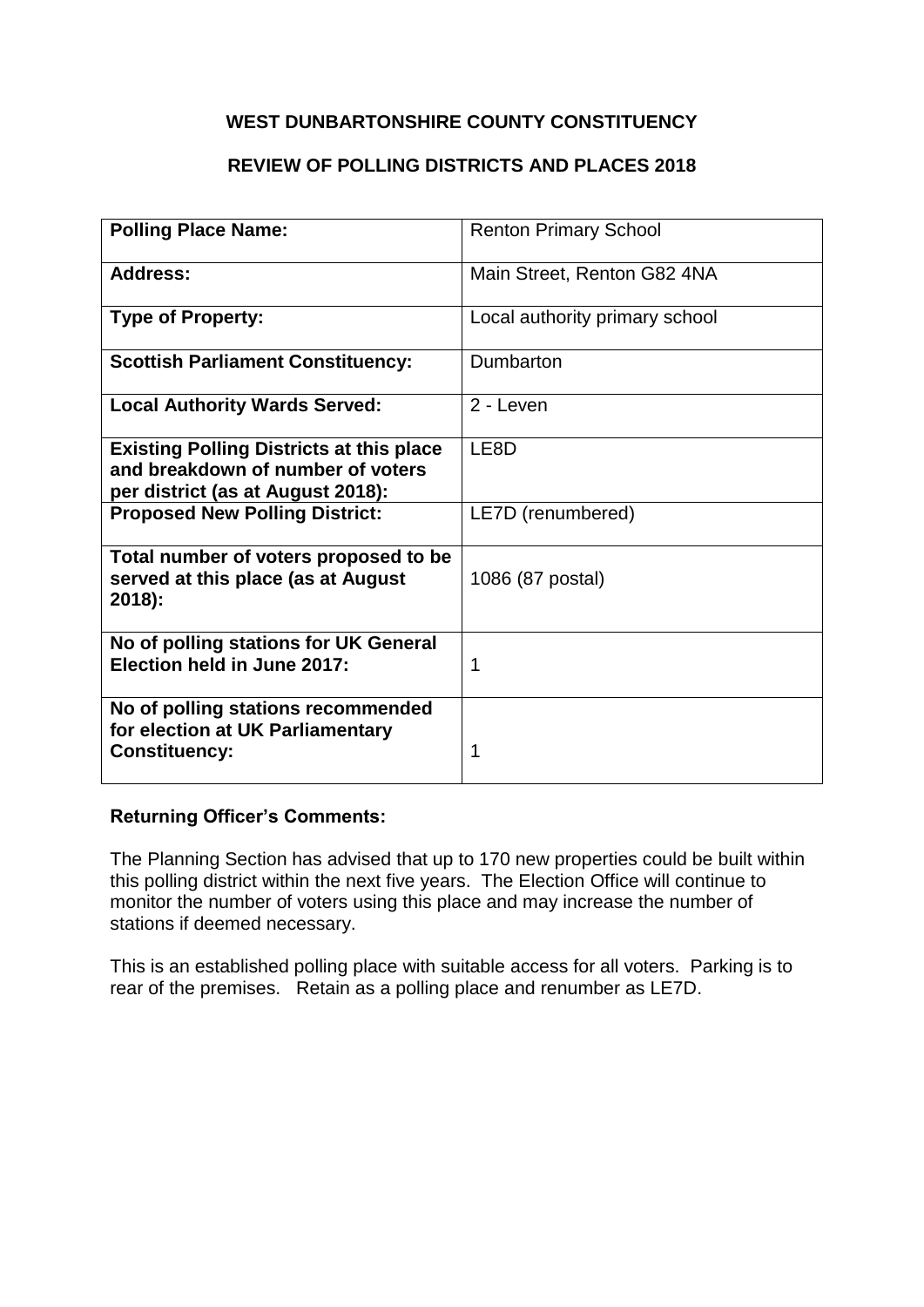### **REVIEW OF POLLING DISTRICTS AND PLACES 2018**

| <b>Polling Place Name:</b>                                                                                                | Dalmonach Mobile Polling Place  |
|---------------------------------------------------------------------------------------------------------------------------|---------------------------------|
| <b>Address:</b>                                                                                                           | First Avenue, Bonhill, G82 9AU  |
| <b>Type of Property:</b>                                                                                                  | Leisure Trust                   |
| <b>Scottish Parliament Constituency:</b>                                                                                  | Dumbarton                       |
| <b>Local Authority Wards Served:</b>                                                                                      | 2 - Leven                       |
| <b>Existing Polling Districts at this place</b><br>and breakdown of number of voters<br>per district (as at August 2018): | LE9D - 1548 (167 postal voters) |
| <b>Proposed New Polling District:</b>                                                                                     | LE8D (renumbered)               |
| Total number of voters proposed to be<br>served at this place (as at August<br>2018):                                     | 1548 (167 postal voters)        |
| No of polling stations for UK General<br>Election held in June 2017:                                                      | 2                               |
| No of polling stations recommended<br>for election at UK Parliamentary<br><b>Constituency:</b>                            | 2                               |

#### **Returning Officer's Comments:**

The Planning Section has advised that up to 170 new properties could be built within this polling district within the next five years. There is sufficient capacity with two existing polling stations to cope with this increase.

Use a portacabin until such times as the new community centre has been built and thereafter the community centre, if deemed suitable, will become the designated polling place for this polling district (LE8D).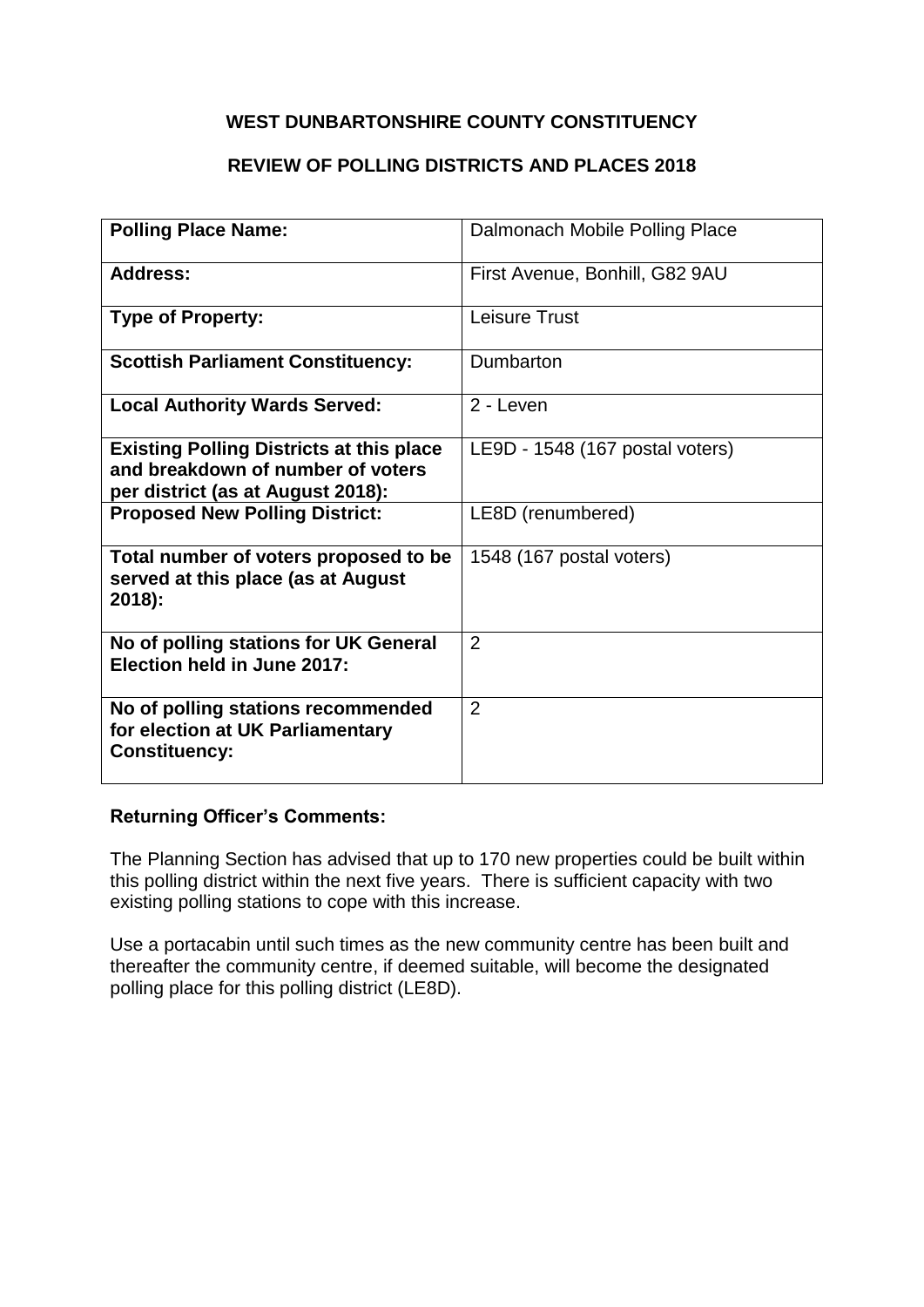### **REVIEW OF POLLING DISTRICTS AND PLACES 2018**

| <b>Polling Place Name:</b>                                                                                                | <b>Bonhill Community Centre</b>                                                            |
|---------------------------------------------------------------------------------------------------------------------------|--------------------------------------------------------------------------------------------|
| <b>Address:</b>                                                                                                           | Ladyton, Bonhill G83 9BH                                                                   |
| <b>Type of Property:</b>                                                                                                  | <b>Leisure Trust</b>                                                                       |
| <b>Scottish Parliament Constituency:</b>                                                                                  | Dumbarton                                                                                  |
| <b>Local Authority Wards Served:</b>                                                                                      | 2 - Leven                                                                                  |
| <b>Existing Polling Districts at this place</b><br>and breakdown of number of voters<br>per district (as at August 2018): | $LE10D - 2520$ (227 postal voters)<br>$LE11D - 760$ (118 postal voters)                    |
| <b>Proposed New Polling District:</b>                                                                                     | LE9D (merge existing LE10D and LE11D<br>to form a single polling district and<br>renumber) |
| Total number of voters proposed to be<br>served at this place (as at August<br>2018):                                     | 3280 (345 postal voters)                                                                   |
| No of polling stations for UK General<br>Election held in June 2017:                                                      | $\overline{4}$                                                                             |
| No of polling stations recommended<br>for election at UK Parliamentary<br><b>Constituency:</b>                            | $\overline{4}$                                                                             |

#### **Returning Officer's Comments:**

Following the interim review of the polling scheme in 2015, the Council agreed that electors in the Beechwood Housing Estate should now vote in the Bonhill Community Centre as the previous polling place, Highdykes Primary School, had closed.

It is recommended that the existing polling districts: LE10D and LE11D now be merged to form a single polling district and all electors continue to vote in the Bonhill Community Centre.

Retain polling place and merge two existing polling districts to form new polling district LE9D.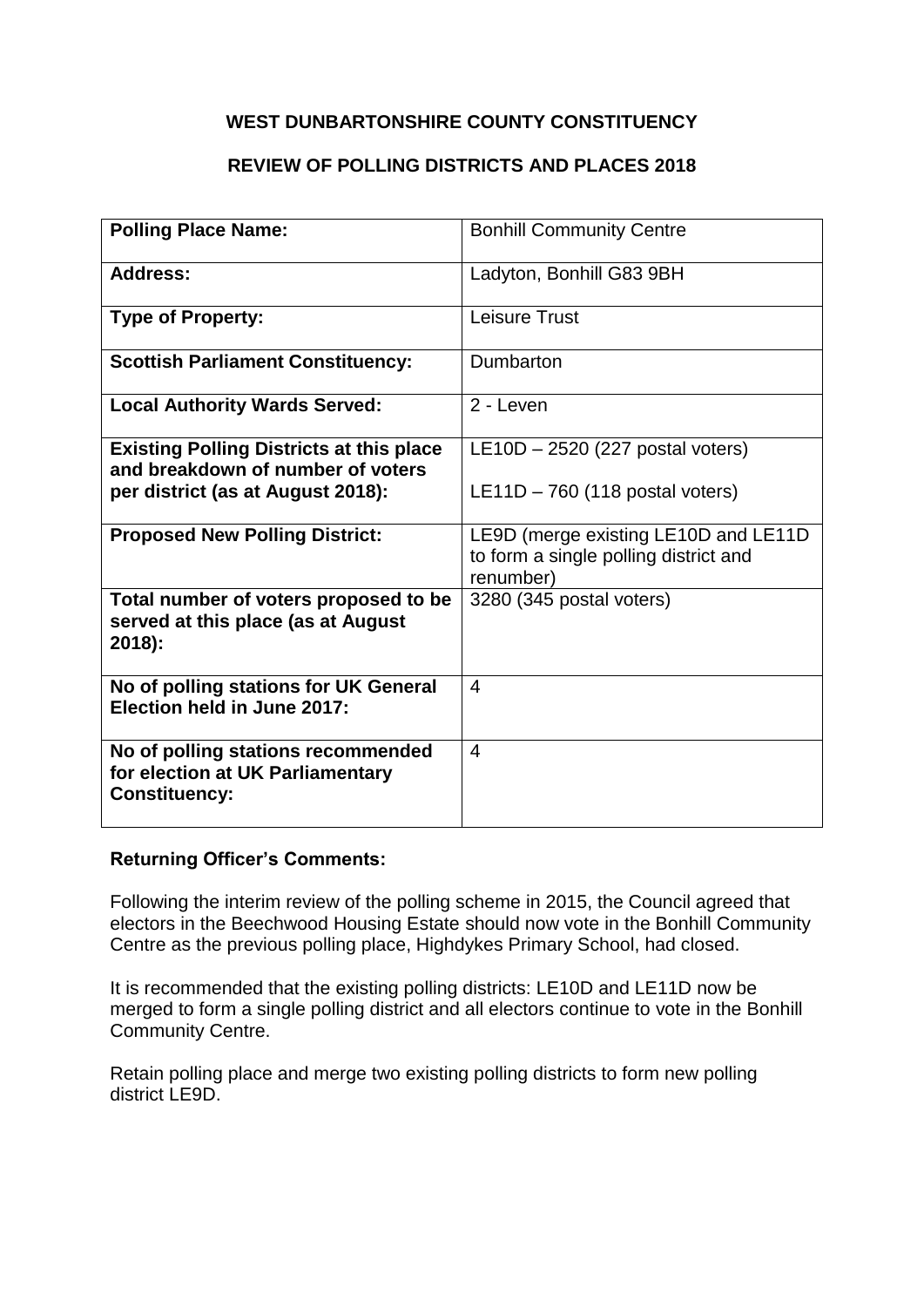# **REVIEW OF POLLING DISTRICTS AND PLACES 2018**

| <b>Polling Place Name:</b>                                                                                                | <b>Bonhill Primary School</b>      |
|---------------------------------------------------------------------------------------------------------------------------|------------------------------------|
| Address:                                                                                                                  | Raglan Street, Bonhill, G83        |
| <b>Type of Property:</b>                                                                                                  | Local authority primary school     |
| <b>Scottish Parliament Constituency:</b>                                                                                  | Dumbarton                          |
| <b>Local Authority Wards Served:</b>                                                                                      | 2 - Leven                          |
| <b>Existing Polling Districts at this place</b><br>and breakdown of number of voters<br>per district (as at August 2018): | $LE12D - 1414$ (166 postal voters) |
| <b>Proposed New Polling District:</b>                                                                                     | LE10D (renumbered)                 |
| Total number of voters proposed to be<br>served at this place (as at August<br>$2018$ :                                   | 1414 (166 postal voters)           |
| No of polling stations for UK General<br>Election held in June 2017:                                                      | $\overline{2}$                     |
| No of polling stations recommended<br>for election at UK Parliamentary<br><b>Constituency:</b>                            | 2                                  |

### **Returning Officer's Comments:**

The Planning Section has advised that up to 156 new properties could be built within this polling district within the next five years. There is sufficient capacity with two existing polling stations to cope with this increase.

Retain as a polling place and rename polling district to be the new LE10D.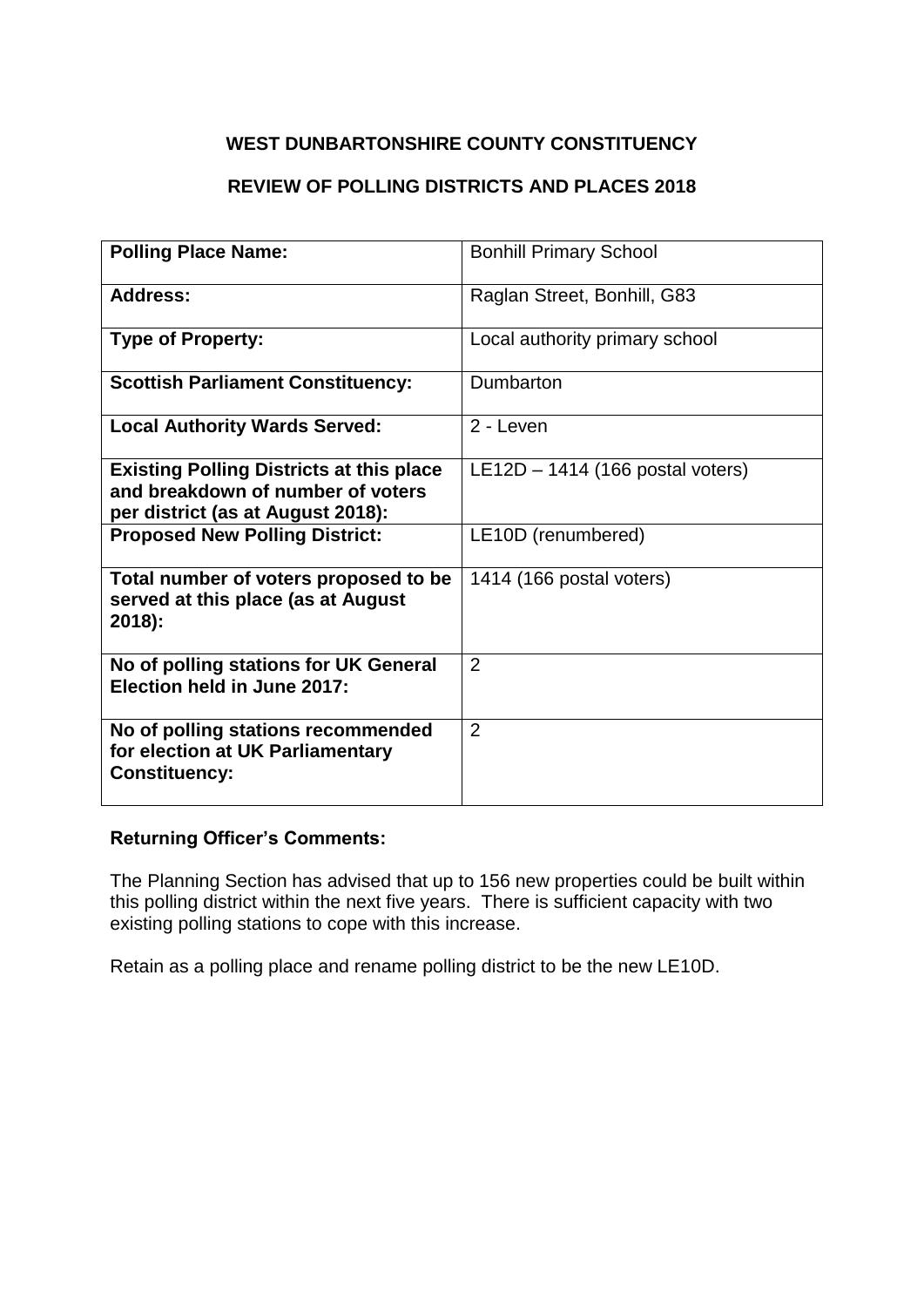### **REVIEW OF POLLING DISTRICTS AND PLACES 2018**

| <b>Polling Place Name:</b>                                                                                                | <b>Bellsmyre School Campus</b>     |
|---------------------------------------------------------------------------------------------------------------------------|------------------------------------|
| <b>Address:</b>                                                                                                           | Howatshaws Road, Dumbarton G82 3DR |
| <b>Type of Property:</b>                                                                                                  | Local authority primary school     |
| <b>Scottish Parliament Constituency:</b>                                                                                  | Dumbarton                          |
| <b>Local Authority Wards Served:</b>                                                                                      | 2 - Leven                          |
| <b>Existing Polling Districts at this place</b><br>and breakdown of number of voters<br>per district (as at August 2018): | $LE13D - 2780$ (323 postal voters) |
| <b>Proposed New Polling District:</b>                                                                                     | LE11D (renumbered)                 |
| Total number of voters proposed to be<br>served at this place (as at August<br>2018):                                     | 2780 (323 postal)                  |
| No of polling stations for UK General<br>Election held in June 2017:                                                      | 3                                  |
| No of polling stations recommended<br>for election at UK Parliamentary<br><b>Constituency:</b>                            | 3                                  |

#### **Returning Officer's Comments:**

This was introduced as a new polling place following the close of Aitkenbar Primary School. It was used in both the 2017 Local Elections and the General Election without any major issues. There is parking to the rear and disabled parking to the front of the property where the main entrance is located with suitable ramps for wheelchair access.

Retain as a polling place and renumber polling district to be LE11D.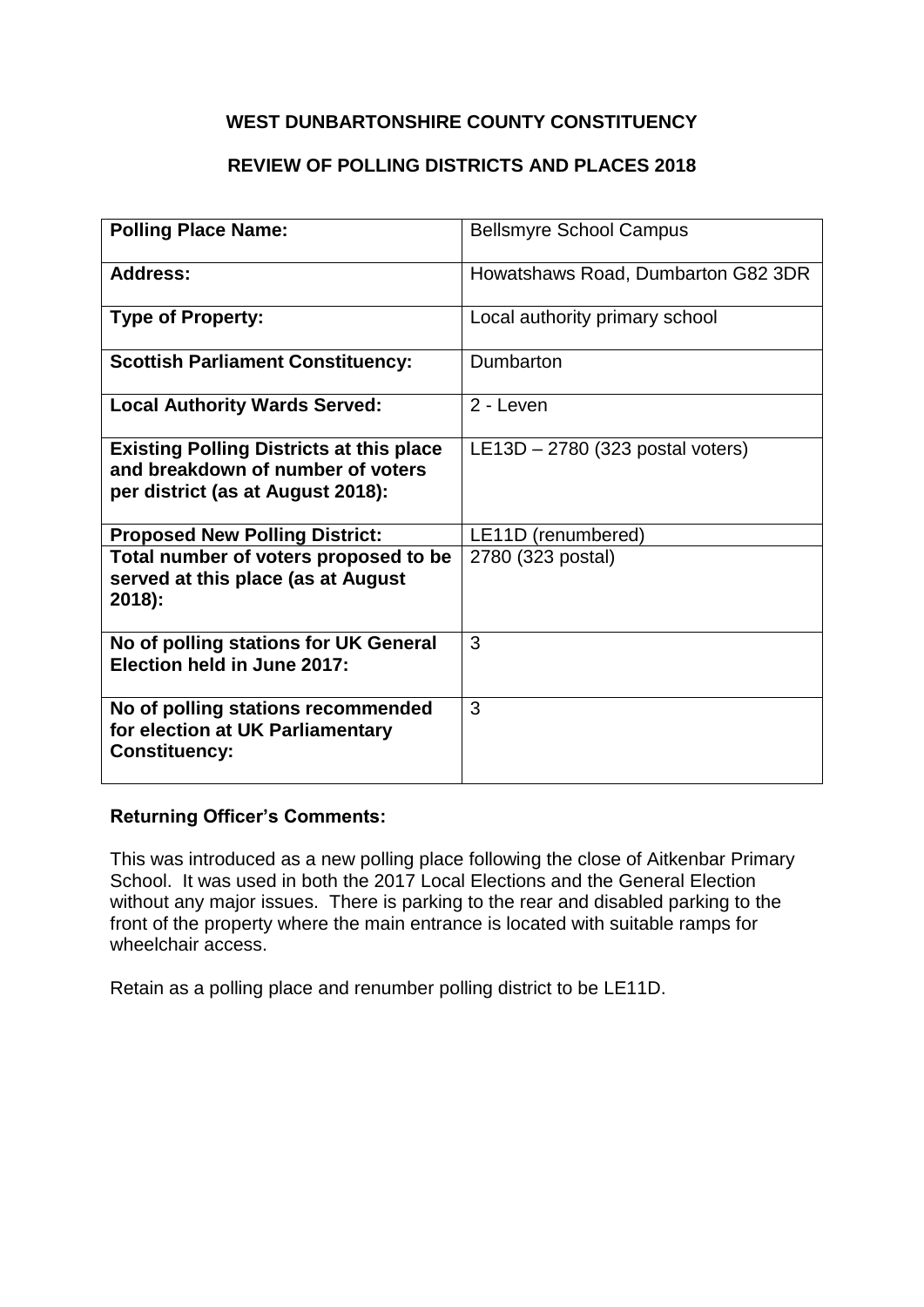### **REVIEW OF POLLING DISTRICTS AND PLACES 2018**

| <b>Polling Place Name:</b>                                                                                                | <b>Westbridgend Mobile Polling Place</b> |
|---------------------------------------------------------------------------------------------------------------------------|------------------------------------------|
| Address:                                                                                                                  | Westbridgend, Dumbarton G82 4BJ          |
| <b>Type of Property:</b>                                                                                                  | Portacabin                               |
| <b>Scottish Parliament Constituency:</b>                                                                                  | Dumbarton                                |
| <b>Local Authority Wards Served:</b>                                                                                      | 3 - Dumbarton                            |
| <b>Existing Polling Districts at this place</b><br>and breakdown of number of voters<br>per district (as at August 2018): | DU14D - 927 (138 postal voters)          |
| <b>Proposed New Polling District:</b>                                                                                     | DU13D (renumbered)                       |
| Total number of voters proposed to be<br>served at this place (as at August<br>$2018$ :                                   | 927 (138 postal voters)                  |
| No of polling stations for UK General<br>Election held in June 2017:                                                      | 1                                        |
| No of polling stations recommended<br>for election at UK Parliamentary<br><b>Constituency:</b>                            | 2 (while portacabin in operation)        |

#### **Returning Officer's Comments:**

The Planning Section has advised that up to 156 new properties could be built within this polling district within the next five years. There may not sufficient be capacity with one existing polling station to cope with this increase.

Given the lack of space in a single station portacabin, it is recommended that a two station portacabin be used as an interim polling place until such times as the new community centre is built**.** Thereafter the new community centre, if deemed to be suitable, will become the designated polling place for this polling district - DU13D.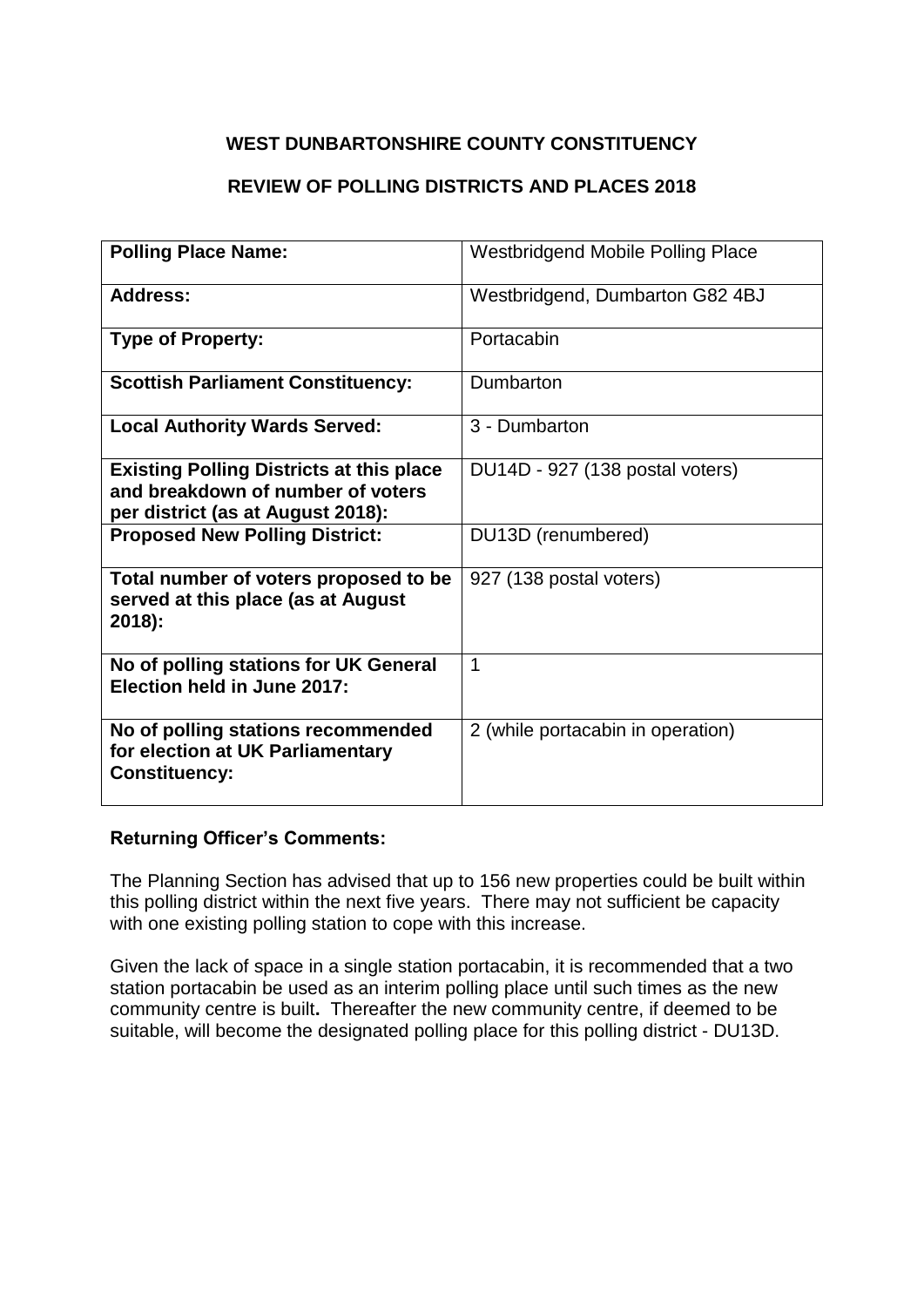### **REVIEW OF POLLING DISTRICTS AND PLACES 2018**

| <b>Polling Place Name:</b>                                                                                                | Dalreoch United Free Church Hall      |
|---------------------------------------------------------------------------------------------------------------------------|---------------------------------------|
| Address:                                                                                                                  | Hawthornhill Road, Dumbarton, G82 5AS |
| <b>Type of Property:</b>                                                                                                  | Church premises                       |
| <b>Scottish Parliament Constituency:</b>                                                                                  | Dumbarton                             |
| <b>Local Authority Wards Served:</b>                                                                                      | 3 - Dumbarton                         |
| <b>Existing Polling Districts at this place</b><br>and breakdown of number of voters<br>per district (as at August 2018): | DU15D - 933 (131 postal voters)       |
| <b>Proposed New Polling District</b>                                                                                      | DU14D (renumbered)                    |
| Total number of voters proposed to be<br>served at this place (as at August<br>2018):                                     | 933 (131 postal voters)               |
| No of polling stations for UK General<br>Election held in June 2017:                                                      | 1                                     |
| No of polling stations recommended<br>for election at UK Parliamentary<br><b>Constituency</b>                             | 1                                     |

### **Returning Officer's Comments:**

This is an established polling place with adequate parking to the front of the property and suitable access for all voters. Retain as a polling place and renumber polling district as DU14D.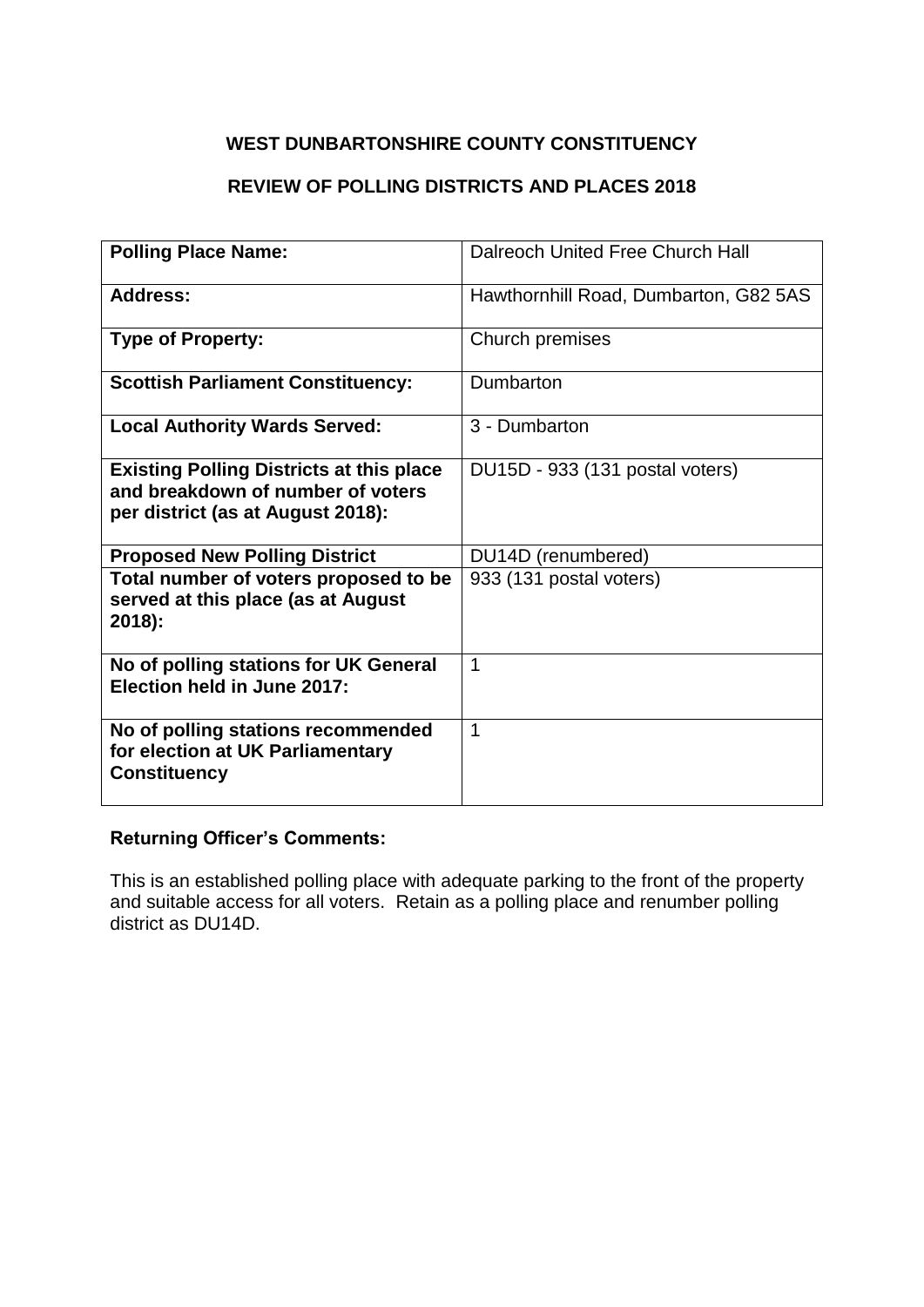### **REVIEW OF POLLING DISTRICTS AND PLACES 2018**

| <b>Polling Place Name:</b>                                                                                                | St Michael's Church Hall           |
|---------------------------------------------------------------------------------------------------------------------------|------------------------------------|
| <b>Address:</b>                                                                                                           | Cardross Road, Dumbarton, G82 4JE  |
| <b>Type of Property:</b>                                                                                                  | Church premises                    |
| <b>Scottish Parliament Constituency:</b>                                                                                  | Dumbarton                          |
| <b>Local Authority Wards Served:</b>                                                                                      | 3 - Dumbarton                      |
| <b>Existing Polling Districts at this place</b><br>and breakdown of number of voters<br>per district (as at August 2018): | $DU16D - 1264$ (184 postal voters) |
| <b>Proposed New Polling District</b>                                                                                      | DU15D (renumbered)                 |
| Total number of voters proposed to be<br>served at this place (as at August<br>2018):                                     | 1264 (184 postal voters)           |
| No of polling stations for UK General<br>Election held in June 2017:                                                      | $\overline{2}$                     |
| No of polling stations recommended<br>for election at UK Parliamentary<br><b>Constituency</b>                             | 2                                  |

### **Returning Officer's Comments:**

The Planning Section has advised that up to 281 new properties could be built within this polling district within the next five years. There is sufficient capacity with two existing polling stations to cope with this increase.

This is an established polling place with adequate parking to the front of the property and suitable access for all voters via a permanent ramp to the side access of the premises. Retain as a polling place and renumber as DU15D.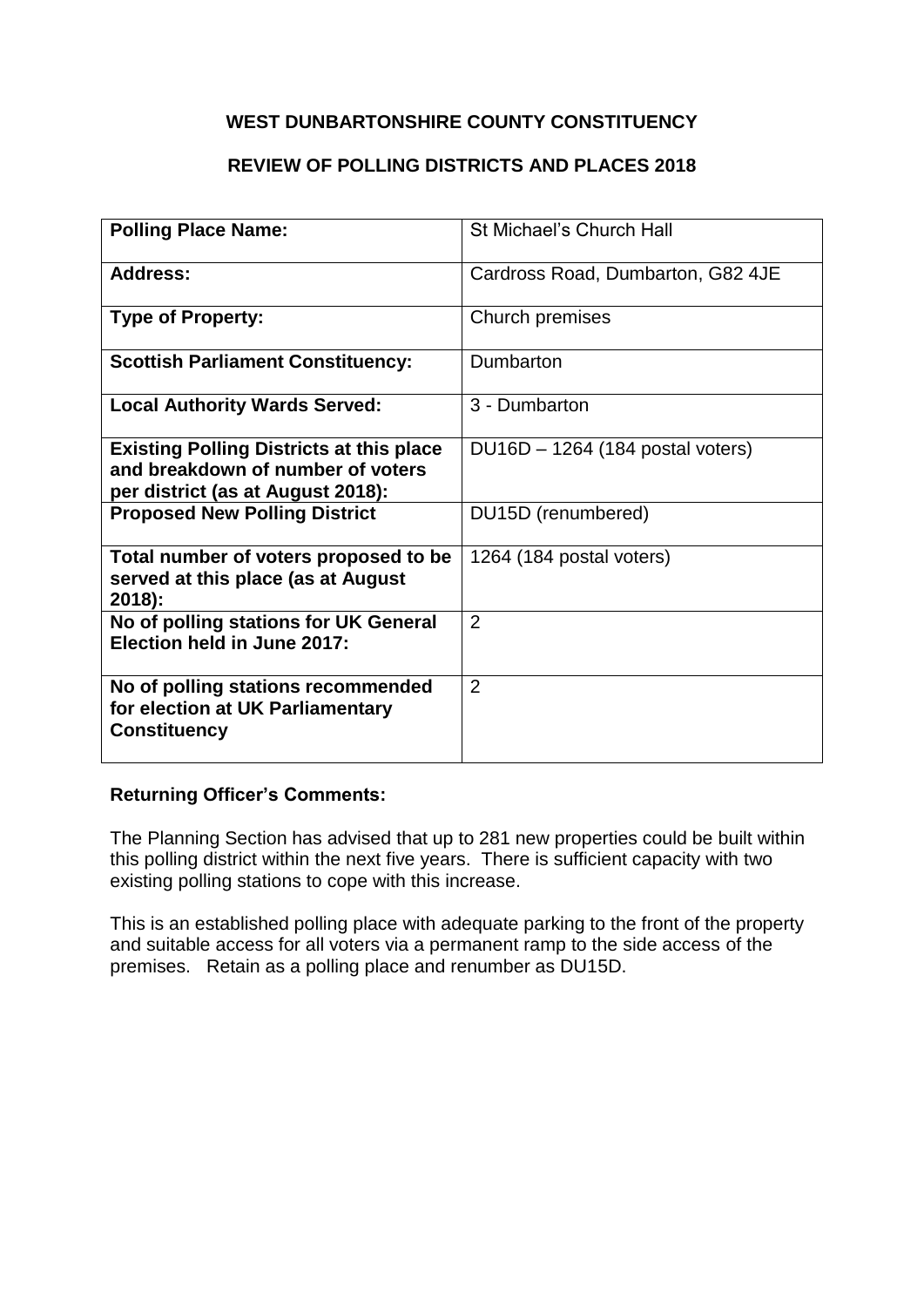### **REVIEW OF POLLING DISTRICTS AND PLACES 2018**

| <b>Polling Place Name:</b>                      | <b>West Dumbarton Activity Centre</b> |
|-------------------------------------------------|---------------------------------------|
|                                                 |                                       |
| <b>Address:</b>                                 | Ardoch Crescent, Dumbarton, G82 4EN   |
|                                                 |                                       |
| <b>Type of Property:</b>                        | Leisure Trust                         |
| <b>Scottish Parliament Constituency:</b>        | Dumbarton                             |
|                                                 |                                       |
| <b>Local Authority Wards Served:</b>            | 3 - Dumbarton                         |
| <b>Existing Polling Districts at this place</b> | DU17D - 954 (138 postal voters)       |
| and breakdown of number of voters               |                                       |
| per district (as at August 2018):               |                                       |
| <b>Proposed New Polling District:</b>           | DU16D (renumbered)                    |
|                                                 |                                       |
| Total number of voters proposed to be           | 954 (138 postal voters)               |
| served at this place (as at August<br>$2018$ :  |                                       |
| No of polling stations for UK General           | 1                                     |
| Election held in June 2017:                     |                                       |
|                                                 |                                       |
| No of polling stations recommended              | $\mathbf 1$                           |
| for election at UK Parliamentary                |                                       |
| <b>Constituency</b>                             |                                       |

### **Returning Officer's Comments:**

There is only one disabled parking space to the front of the premises, which if used would obstruct the lowered kerb for wheelchair users. This has been brought to the attention of the Centre's management and may be resolved prior to the next planned election.

The main hall is no longer available as this is now used as a gymnasium. A single polling place could operate in the café area but there are some visual and physical restrictions due to large structural pillars. It is the view of the election team that there is sufficient space for a single polling station. The Planning Section has advised that there could be a small number of new properties built in this area over the next five years which could mean there is a need for an additional polling station. The Election Office will continue to monitor the situation and report back to Council if an interim review is required in this area.

The Returning Officer would welcome any views on the proposal to use the café area for future polls and, in the absence of any other suitable polling place being identified in the polling district, would recommend that this be the designated polling place for the Brucehill area (DU16D).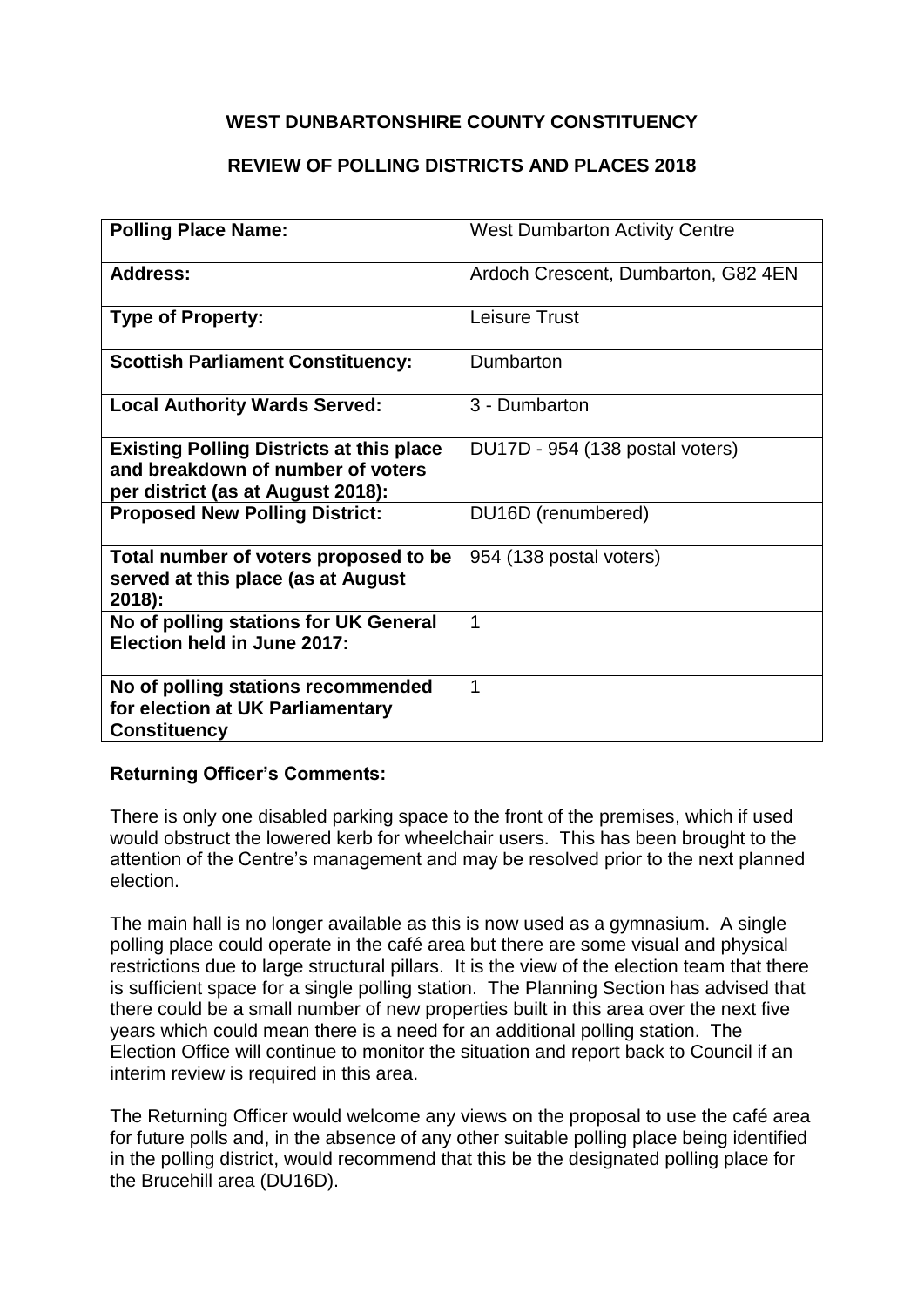### **REVIEW OF POLLING DISTRICTS AND PLACES 2018**

| <b>Polling Place Name:</b>                                                                     | <b>Braehead Primary School</b>    |
|------------------------------------------------------------------------------------------------|-----------------------------------|
|                                                                                                |                                   |
| <b>Address:</b>                                                                                | Meadow Road, Dumbarton G82 2BL    |
| <b>Type of Property:</b>                                                                       | Local authority primary school    |
| <b>Scottish Parliament Constituency:</b>                                                       | Dumbarton                         |
| <b>Local Authority Wards Served:</b>                                                           | 3 - Dumbarton                     |
| <b>Existing Polling Districts at this place</b><br>and breakdown of number of voters           | DU18D - 1481 (225 postal voters)  |
| per district (as at August 2018):                                                              | $LE14D - 903$ (151 postal voters) |
| <b>Proposed New Polling District:</b>                                                          | DU17D (renumbered)                |
|                                                                                                | LE12D (renumbered)                |
| Total number of voters proposed to be<br>served at this place (as at August<br>2018):          | 2384 (376 postal voters)          |
| No of polling stations for UK General<br>Election held in June 2017:                           | 3                                 |
| No of polling stations recommended<br>for election at UK Parliamentary<br><b>Constituency:</b> | 3                                 |

#### **Returning Officer's Comments:**

Following the review of the Council's Ward boundaries in 2016, the Council agreed that electors in LE14D should vote in Braehead Primary School as it was considerably closer to them than the Bellsmyre School Campus, which is the nearest polling place for the Leven Ward. This was used as the polling place for this polling district in both the Local and General Elections in 2017 and no issues were identified.

Retain as a polling place and renumber polling districts as above.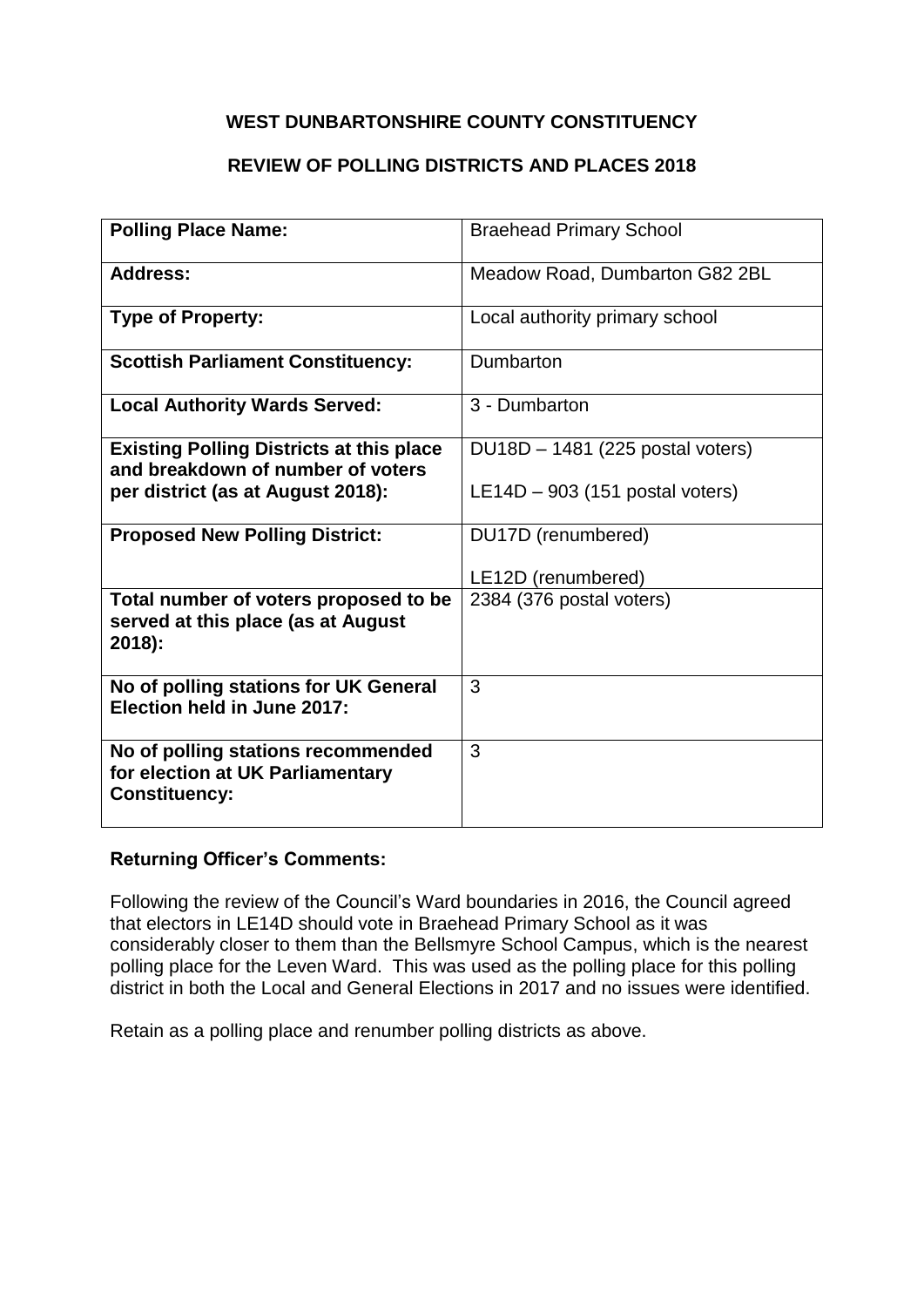### **REVIEW OF POLLING DISTRICTS AND PLACES 2018**

| <b>Polling Place Name:</b>                                                                                                | <b>Concord Community Centre</b>  |
|---------------------------------------------------------------------------------------------------------------------------|----------------------------------|
| Address:                                                                                                                  | St Mary's Way, Dumbarton G82 1JL |
| <b>Type of Property:</b>                                                                                                  | Leisure Trust                    |
| <b>Scottish Parliament Constituency:</b>                                                                                  | Dumbarton                        |
| <b>Local Authority Wards Served:</b>                                                                                      | 3 - Dumbarton                    |
| <b>Existing Polling Districts at this place</b><br>and breakdown of number of voters<br>per district (as at August 2018): | DU19D - 466 (76 postal voters)   |
| <b>Proposed New Polling District:</b>                                                                                     | DU18D (renumbered)               |
| Total number of voters proposed to be<br>served at this place (as at August<br>2018):                                     | 466 (76 postal voters)           |
| No of polling stations for UK General<br>Election held in June 2017:                                                      | 1                                |
| No of polling stations recommended<br>for election at UK Parliamentary<br><b>Constituency:</b>                            | 1                                |

#### **Returning Officer's Comments:**

The Planning Section has advised that up to 250 new properties could be built within this polling district within the next five years. There is sufficient capacity within the community centre to cope with an additional polling station, if required.

This is an established polling place with suitable access for all voters via a permanent ramp. Retain as a polling place and renumber polling district as DU18D.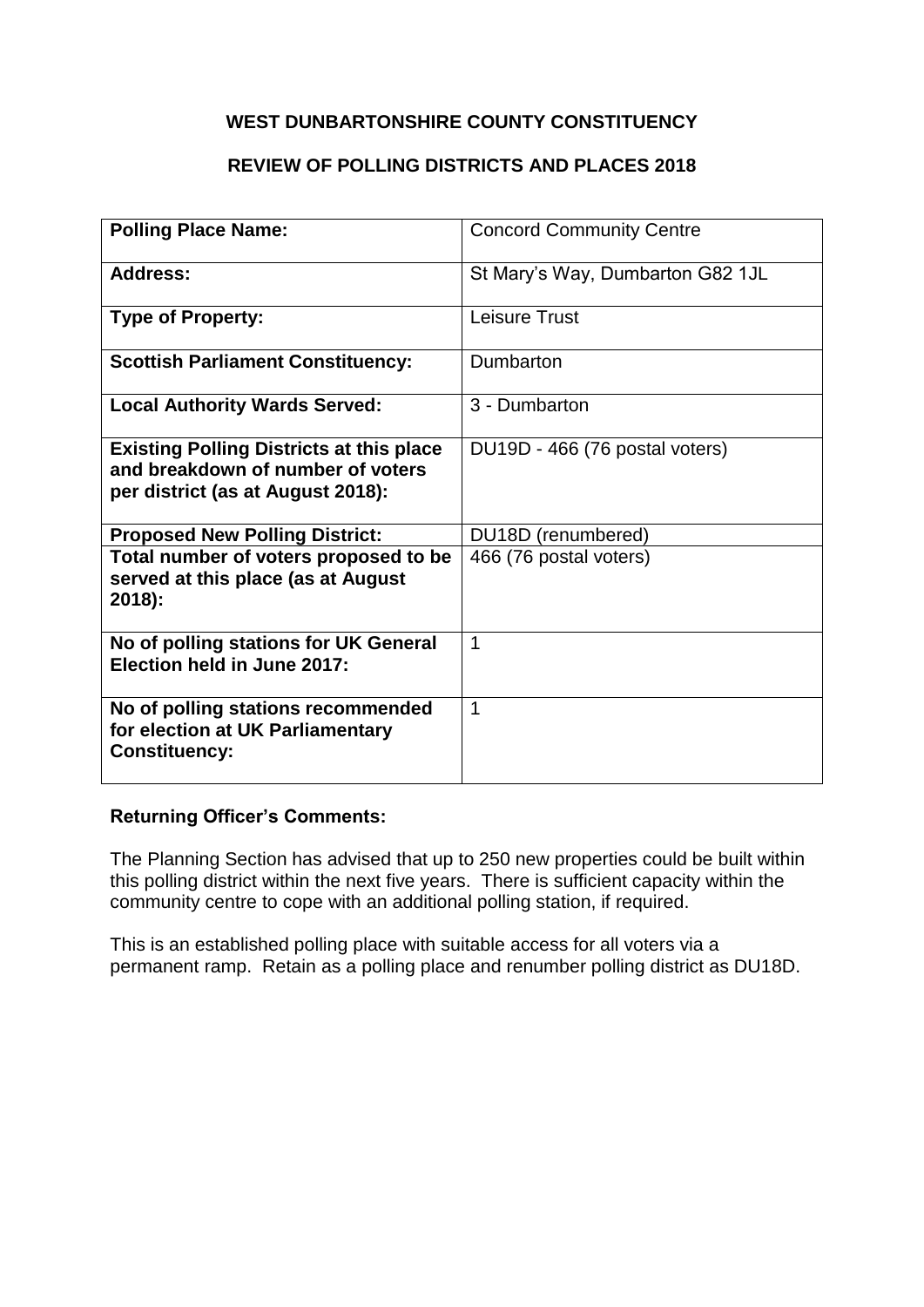### **REVIEW OF POLLING DISTRICTS AND PLACES 2018**

| <b>Polling Place Name:</b>                      | <b>Knoxland Primary School</b>  |
|-------------------------------------------------|---------------------------------|
|                                                 |                                 |
|                                                 |                                 |
| Address:                                        | Glasgow Road, Dumbarton G82 1QU |
|                                                 |                                 |
| <b>Type of Property:</b>                        | Local authority primary school  |
|                                                 |                                 |
| <b>Scottish Parliament Constituency:</b>        | Dumbarton                       |
|                                                 |                                 |
| <b>Local Authority Wards Served:</b>            | 3 - Dumbarton                   |
|                                                 |                                 |
| <b>Existing Polling Districts at this place</b> | DU20D - 2839 (417 postal)       |
| and breakdown of number of voters               |                                 |
| per district (as at August 2018):               |                                 |
| <b>Proposed New Polling District:</b>           | DU19D (renumbered)              |
|                                                 |                                 |
| Total number of voters proposed to be           | 2839 (417 postal)               |
| served at this place (as at August              |                                 |
| $2018$ :                                        |                                 |
|                                                 |                                 |
| No of polling stations for UK General           | 3                               |
| <b>Election held in June 2017:</b>              |                                 |
|                                                 |                                 |
| No of polling stations recommended              | 3                               |
| for election at UK Parliamentary                |                                 |
| <b>Constituency</b>                             |                                 |
|                                                 |                                 |
|                                                 |                                 |

### **Returning Officer's Comments:**

The Planning Section has advised that up to 500 new properties could be built within this polling district over the next five years (includes current building works). There is sufficient capacity within Knoxland Primary School to cope with this increase.

It is proposed that the boundary line between the new DU18D and DU19D polling districts be adjusted to enable some voters in Leven Street (opposite the school) to vote in Knoxland Primary School and not the Concord Community Centre.

This is an established polling place with suitable access for all voters. Retain as a polling place and renumber polling district as DU19D.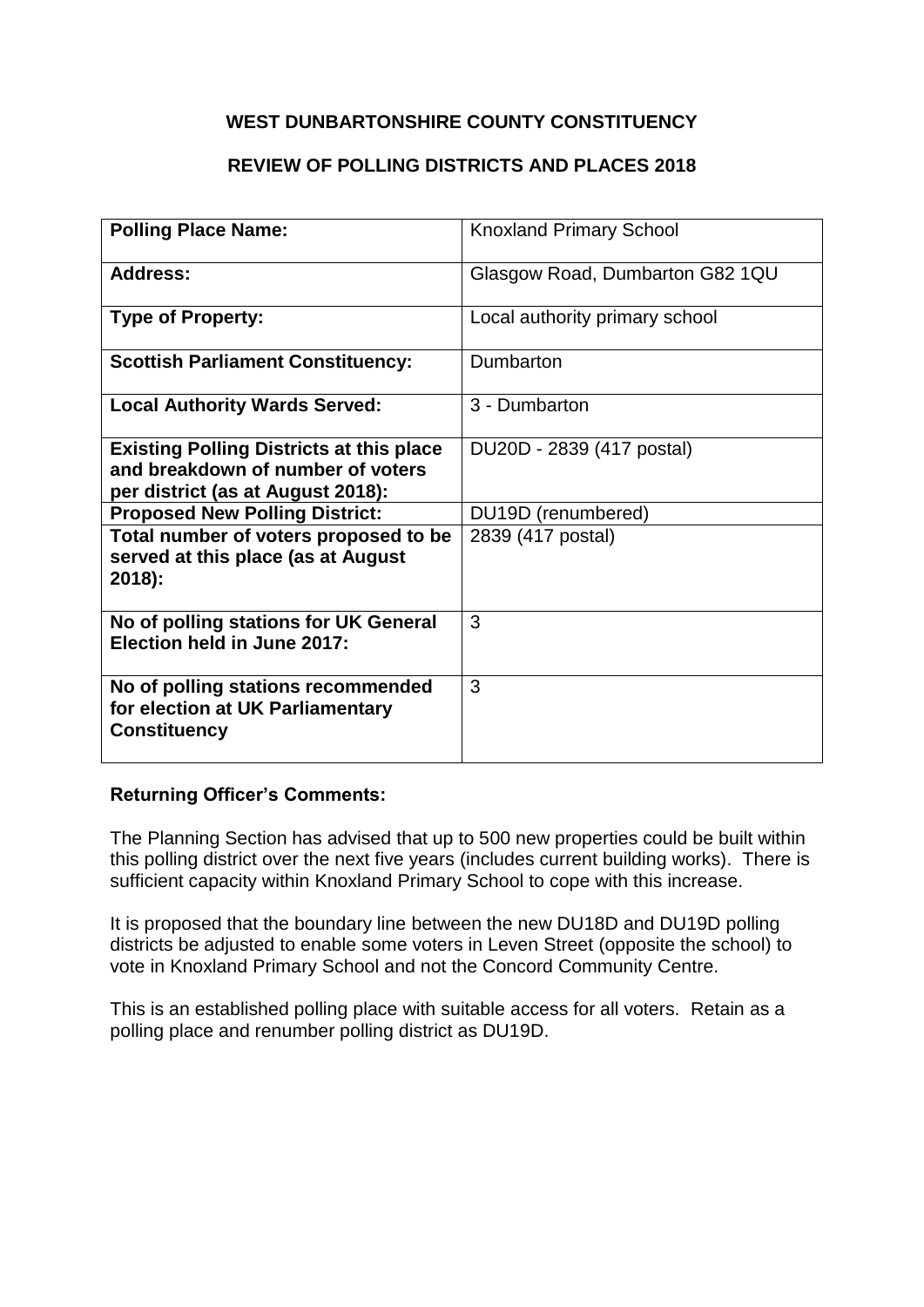# **REVIEW OF POLLING DISTRICTS AND PLACES 2018**

| <b>Polling Place Name:</b>                                                                                                | <b>St Patrick's Primary School</b> |
|---------------------------------------------------------------------------------------------------------------------------|------------------------------------|
| Address:                                                                                                                  | Crosslet Road, Dumbarton G82 2LQ   |
| <b>Type of Property:</b>                                                                                                  | Local authority primary school     |
| <b>Scottish Parliament Constituency:</b>                                                                                  | Dumbarton                          |
| <b>Local Authority Wards Served:</b>                                                                                      | 3 - Dumbarton                      |
| <b>Existing Polling Districts at this place</b><br>and breakdown of number of voters<br>per district (as at August 2018): | DU21D - 1361 (163 postal voters)   |
| <b>Proposed New Polling District:</b>                                                                                     | DU20D (renumbered)                 |
| Total number of voters proposed to be<br>served at this place (as at August<br>2018):                                     | 1361 (163 postal voters)           |
| No of polling stations for UK General<br>Election held in June 2017:                                                      | $\mathcal{P}$                      |
| No of polling stations recommended<br>for election at UK Parliamentary<br><b>Constituency</b>                             | 2                                  |

# **Returning Officer's Comments:**

Retain as a polling place and renumber polling district as DU20D.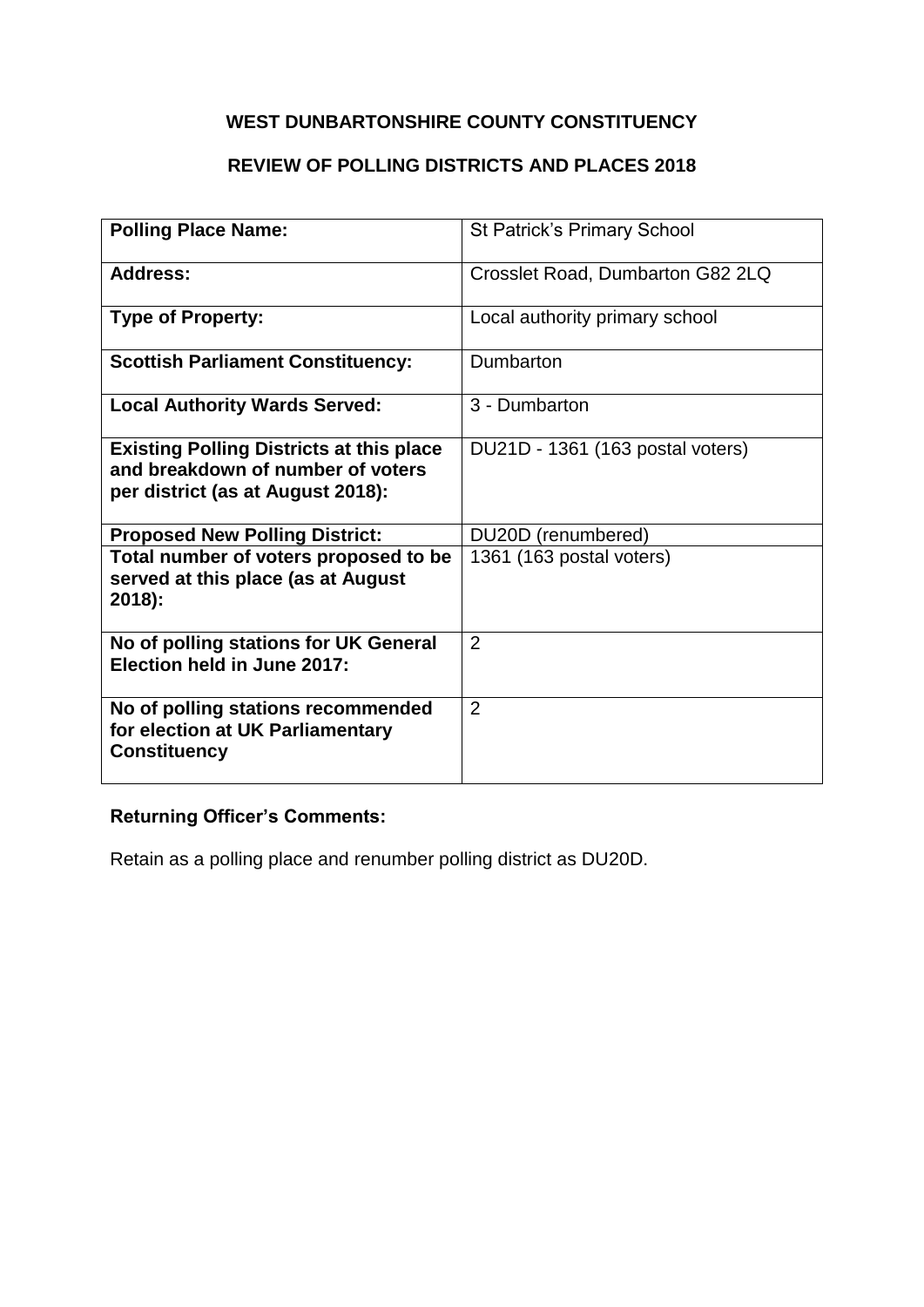### **REVIEW OF POLLING DISTRICTS AND PLACES 2018**

| <b>Polling Place Name:</b>                                                                                                | Leven Suite, Abbotsford Hotel   |
|---------------------------------------------------------------------------------------------------------------------------|---------------------------------|
| <b>Address:</b>                                                                                                           | <b>Stirling Road, Dumbarton</b> |
| <b>Type of Property:</b>                                                                                                  | Private venue (hotel)           |
| <b>Scottish Parliament Constituency:</b>                                                                                  | Dumbarton                       |
| <b>Local Authority Wards Served:</b>                                                                                      | 3 - Dumbarton                   |
| <b>Existing Polling Districts at this place</b><br>and breakdown of number of voters<br>per district (as at August 2018): | DU22D - 1868 (315 postal)       |
| <b>Proposed New Polling District</b>                                                                                      | DU21D (renumbered)              |
| Total number of voters proposed to be<br>served at this place (as at August<br>$2018$ :                                   | 1868 (315 postal)               |
| No of polling stations for UK General<br>Election held in June 2017:                                                      | 2                               |
| No of polling stations recommended<br>for election at UK Parliamentary<br><b>Constituency</b>                             | $\overline{2}$                  |

#### **Returning Officer's Comments:**

If new housing is built on the Garshake Road site over the next five years then this polling district may need an additional polling station. As this place cannot support more than two polling stations, the Election Office will continue to monitor the situation and report back to Council if an interim review of the scheme is required in this area.

There have been some reports of low lighting in this polling place in the past and the Returning Officer has made arrangements to ensure that additional temporary lighting is in place in advance of any polls opening, if required.

Retain as a polling place and renumber polling district as DU21D.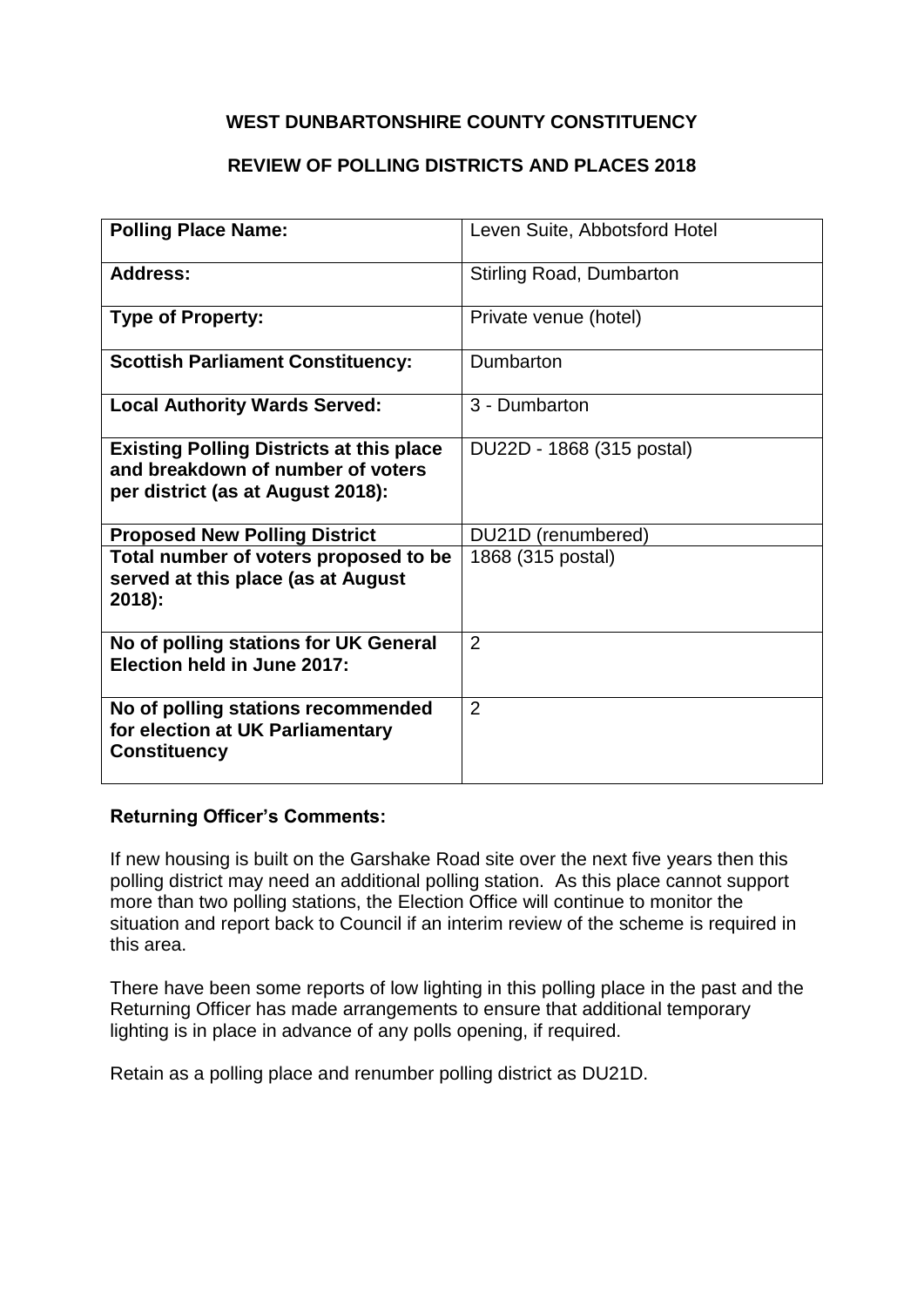# **REVIEW OF POLLING DISTRICTS AND PLACES 2018**

| <b>Polling Place Name:</b>                                                                                                | <b>Milton Community Hall</b>   |
|---------------------------------------------------------------------------------------------------------------------------|--------------------------------|
| <b>Address:</b>                                                                                                           | Milton, Dumbarton              |
| <b>Type of Property:</b>                                                                                                  | <b>Private Hall</b>            |
| <b>Scottish Parliament Constituency:</b>                                                                                  | Dumbarton                      |
| <b>Local Authority Wards Served:</b>                                                                                      | 3 - Dumbarton                  |
| <b>Existing Polling Districts at this place</b><br>and breakdown of number of voters<br>per district (as at August 2018): | DU23D - 485 (80 postal voters) |
| <b>Proposed New Polling District</b>                                                                                      | DU22D (renumbered)             |
| Total number of voters proposed to be<br>served at this place (as at August<br>2018):                                     | 485 (80 postal voters)         |
| No of polling stations for UK General<br>Election held in June 2017:                                                      | 1                              |
| No of polling stations recommended<br>for election at UK Parliamentary<br><b>Constituency</b>                             | $\mathbf 1$                    |

### **Returning Officer's Comments:**

This is an established polling place with suitable access for all voters. Retain as a polling place and renumber polling district as DU22D.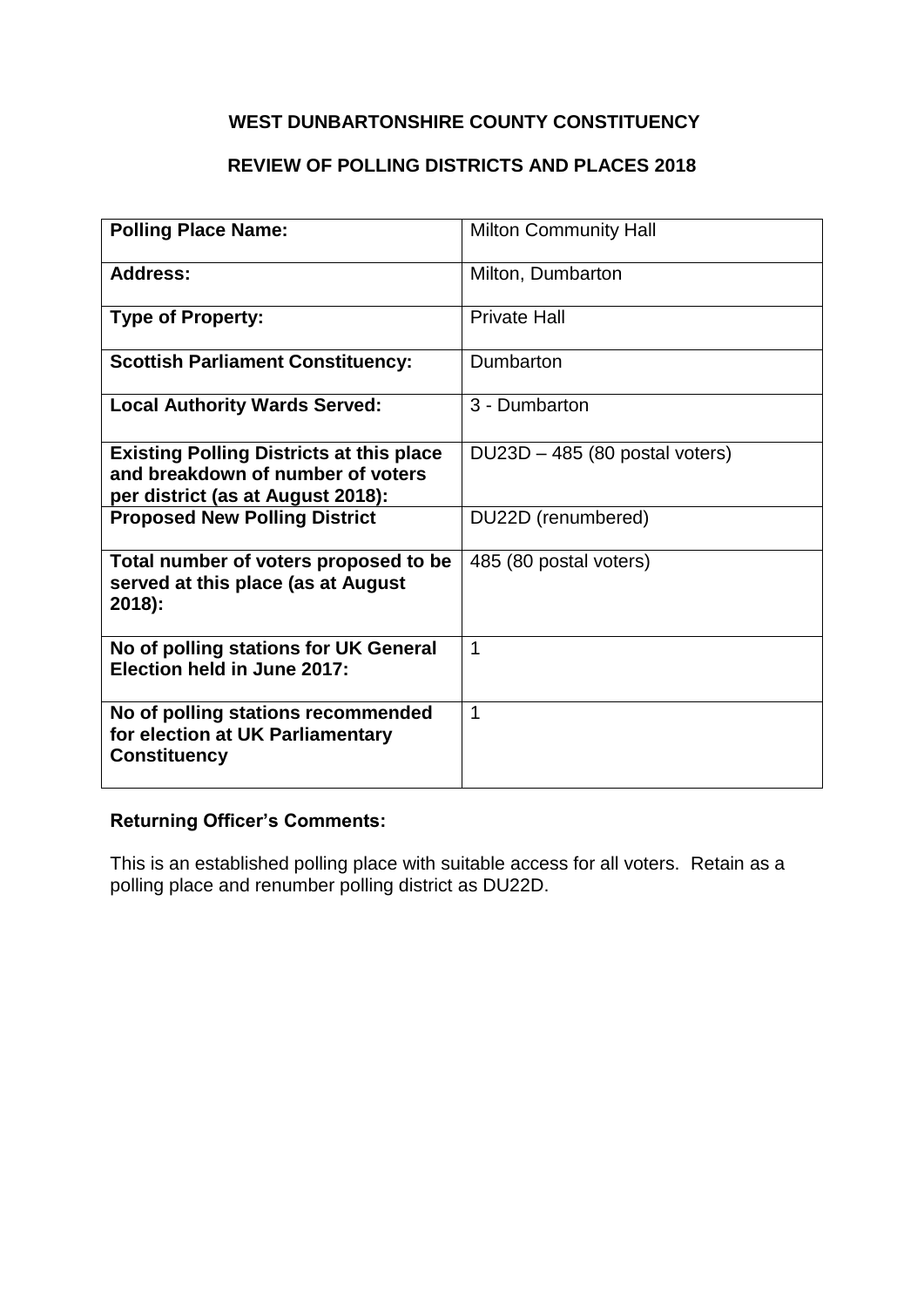### **REVIEW OF POLLING DISTRICTS AND PLACES 2018**

| <b>Polling Place Name:</b>                                                                     | <b>Bowling Community Hall</b>   |
|------------------------------------------------------------------------------------------------|---------------------------------|
| <b>Address:</b>                                                                                | Dumbarton Road, Bowling G80 1UA |
| <b>Type of Property:</b>                                                                       | <b>Leisure Trust</b>            |
| <b>Scottish Parliament Constituency:</b>                                                       | Dumbarton                       |
| <b>Local Authority Wards Served:</b>                                                           | 3 - Dumbarton                   |
| <b>Existing Polling Districts at this place</b><br>and breakdown of number of voters           | DU24D - 405 (55 postal voters)  |
| per district (as at August 2018):                                                              | DU24C - 10 (4 postal voters)    |
| <b>Proposed New Polling District:</b>                                                          | DU23D (renumbered)              |
|                                                                                                | DU23C (renumbered)              |
| Total number of voters proposed to be<br>served at this place (as at August<br>2018):          | 415 (59 postal voters)          |
| No of polling stations for UK General<br>Election held in June 2017:                           | 1                               |
| No of polling stations recommended<br>for election at UK Parliamentary<br><b>Constituency:</b> | 1                               |

#### **Returning Officer's Comments:**

The Planning Section has advised that up to 176 new properties could be built within this polling district within the next five years. There is sufficient capacity within Bowling Community Hall to cope with this increase.

For administrative reasons, it was necessary to create a new polling district: DU24C as the new Ward boundary line between Dumbarton and Kilpatrick does not align with the existing Scottish Parliamentary boundary between the Dumbarton and Clydebank & Milngavie Constituencies' boundaries. However, the small number of voters affected (10) will still be able to vote in the same polling place as before. It is the Returning Officer's intention to request that the Scottish Parliamentary boundary line be adjusted at the next boundary review to align with the new Ward boundaries and resolve this anomaly.

Retain as a polling place and renumber polling districts as above.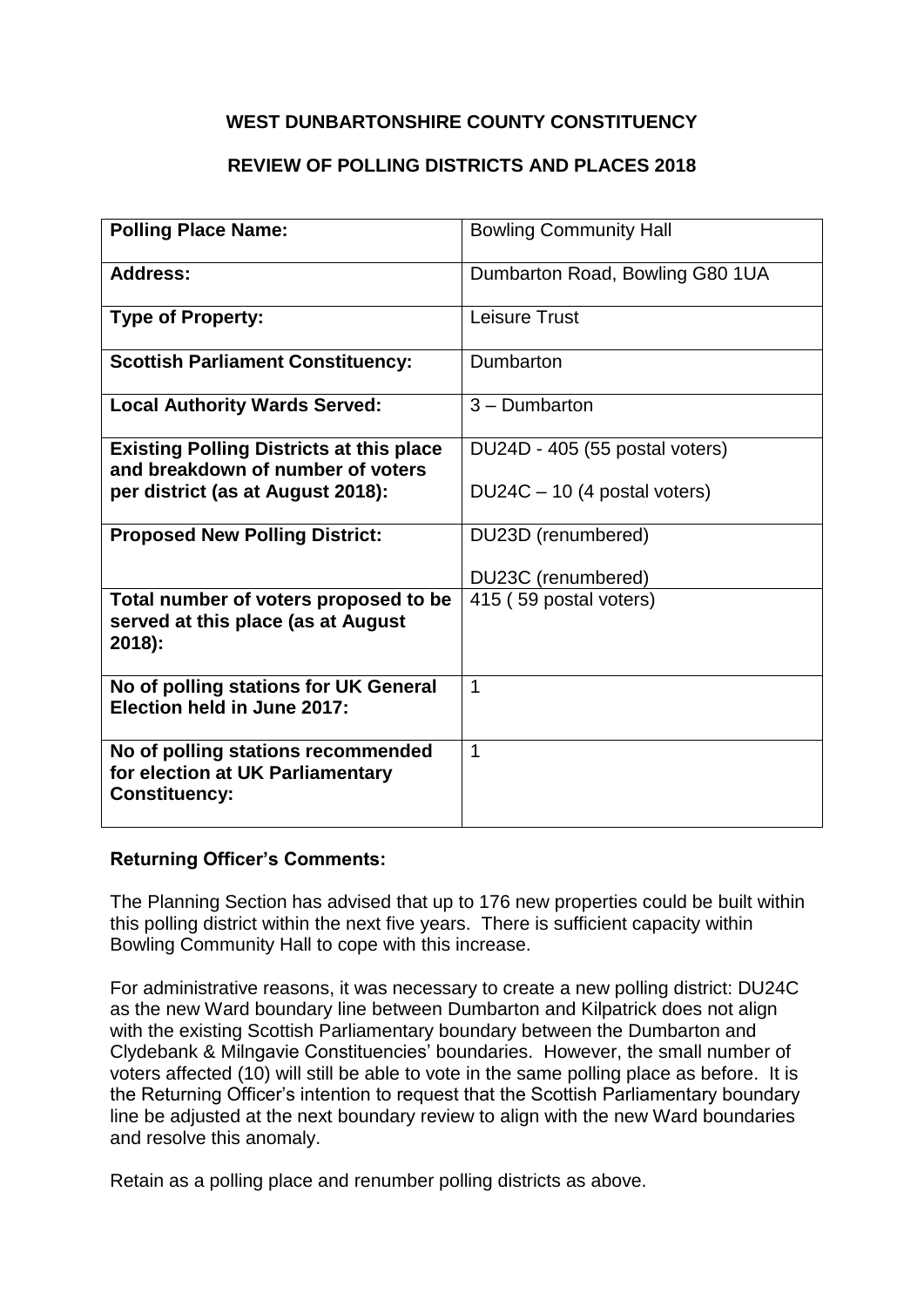# **REVIEW OF POLLING DISTRICTS AND PLACES 2018**

| <b>Polling Place Name:</b>                                                                                                | <b>Glenhead Community Centre</b> |
|---------------------------------------------------------------------------------------------------------------------------|----------------------------------|
|                                                                                                                           |                                  |
| <b>Address:</b>                                                                                                           | Duntiglennan Road, Duntocher,    |
|                                                                                                                           | Clydebank G61 6AH                |
| <b>Type of Property:</b>                                                                                                  | <b>Leisure Trust</b>             |
| <b>Scottish Parliament Constituency:</b>                                                                                  | Clydebank and Milngavie          |
| <b>Local Authority Wards Served:</b>                                                                                      | 4 – Kilpatrick                   |
| <b>Existing Polling Districts at this place</b><br>and breakdown of number of voters<br>per district (as at August 2018): | KP1C - 3444 (371 postal voters)  |
| <b>Proposed New Polling District:</b>                                                                                     | KP1C (no change)                 |
| Total number of voters proposed to be<br>served at this place (as at August<br>2018):                                     | 3444 (371 postal voters)         |
| No of polling stations for UK General<br>Election held in June 2017:                                                      | 4                                |
| No of polling stations recommended<br>for election at UK Parliamentary<br><b>Constituency:</b>                            | 4                                |

# **Returning Officer's Comments:**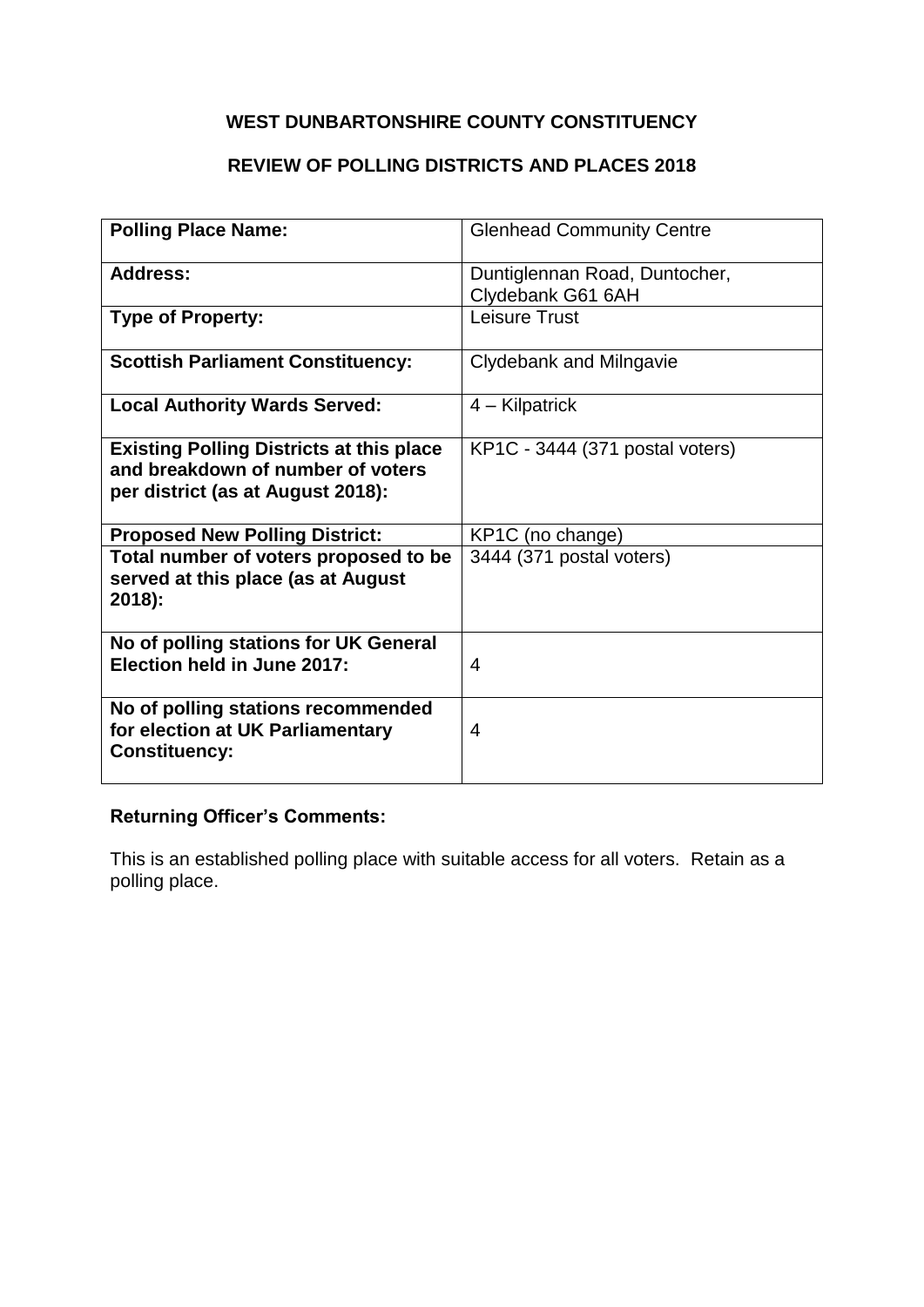# **REVIEW OF POLLING DISTRICTS AND PLACES 2018**

| <b>Polling Place Name:</b>                                                                                                | <b>Goldenhill Primary School</b>              |
|---------------------------------------------------------------------------------------------------------------------------|-----------------------------------------------|
| <b>Address:</b>                                                                                                           | Stewart Drive, Hardgate, Clydebank<br>G81 6AH |
| <b>Type of Property:</b>                                                                                                  | Local authority primary school                |
| <b>Scottish Parliament Constituency:</b>                                                                                  | <b>Clydebank and Milngavie</b>                |
| <b>Local Authority Wards Served:</b>                                                                                      | 4 - Kilpatrick                                |
| <b>Existing Polling Districts at this place</b><br>and breakdown of number of voters<br>per district (as at August 2018): | KP2C - 2310 (330 postal voters)               |
| <b>Proposed New Polling District</b>                                                                                      | KP2C (no change)                              |
| Total number of voters proposed to be<br>served at this place (as at August<br>$2018$ :                                   | 2310 (330 postal voters)                      |
| No of polling stations for UK General<br>Election held in June 2017:                                                      | 3                                             |
| No of polling stations recommended<br>for election at UK Parliamentary<br><b>Constituency</b>                             | 3                                             |

### **Returning Officer's Comments:**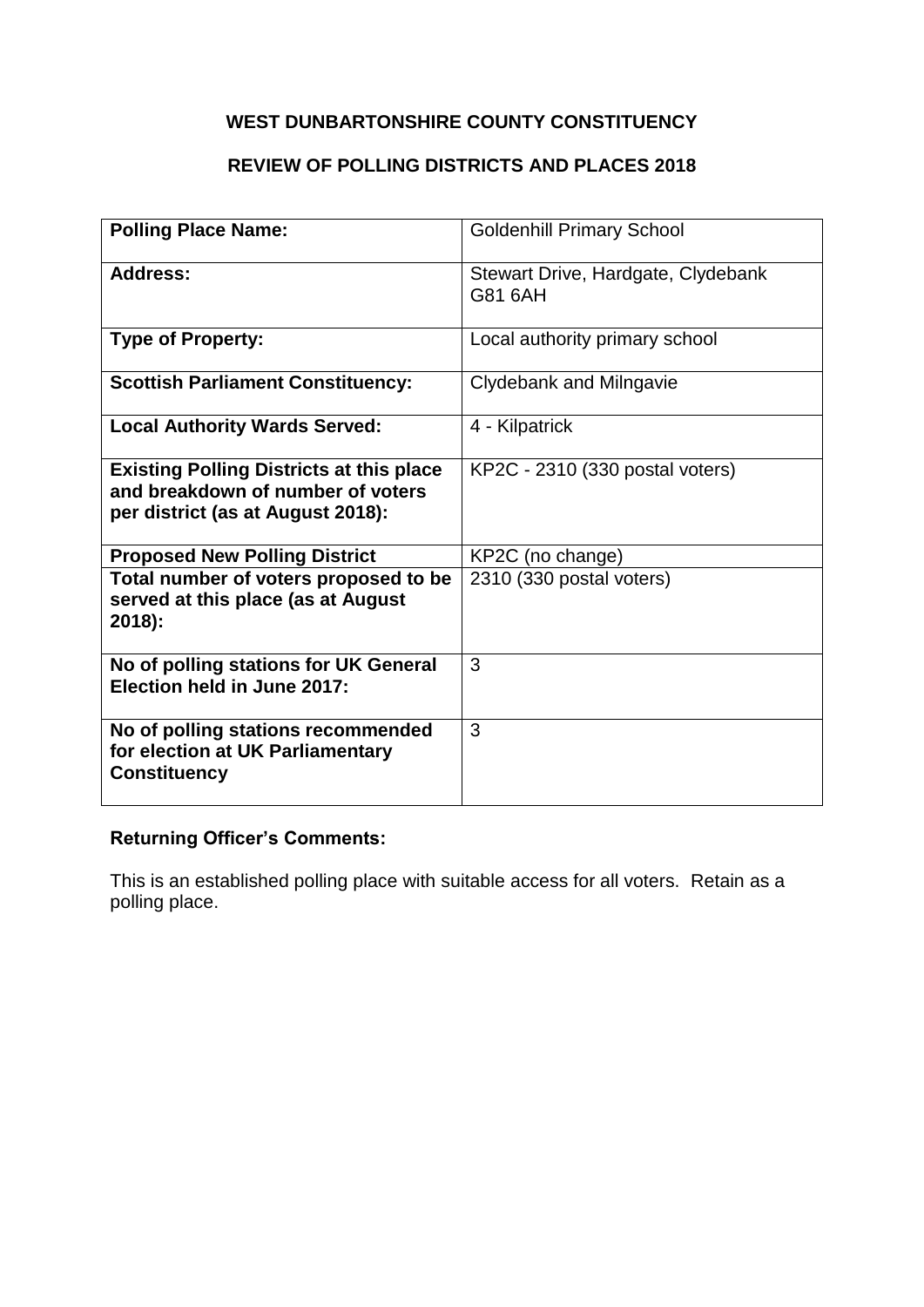# **REVIEW OF POLLING DISTRICTS AND PLACES 2018**

| <b>Polling Place Name:</b>                                                                                                | <b>Faifley Parish Church Hall</b>           |
|---------------------------------------------------------------------------------------------------------------------------|---------------------------------------------|
| <b>Address:</b>                                                                                                           | Faifley Road, Faifley, Clydebank<br>G81 5AR |
| <b>Type of Property:</b>                                                                                                  | Church premises                             |
| <b>Scottish Parliament Constituency:</b>                                                                                  | Clydebank and Milngavie                     |
| <b>Local Authority Wards Served:</b>                                                                                      | 4 - Kilpatrick                              |
| <b>Existing Polling Districts at this place</b><br>and breakdown of number of voters<br>per district (as at August 2018): | KP3C - 2024 (203 postal voters)             |
| <b>Proposed New Polling District:</b>                                                                                     | KP3C (no change)                            |
| Total number of voters proposed to be<br>served at this place (as at August<br>2018):                                     | 2024 (203 postal voters)                    |
| No of polling stations for UK General<br>Election held in June 2017:                                                      | $\overline{2}$                              |
| No of polling stations recommended<br>for election at UK Parliamentary<br><b>Constituency</b>                             | $\overline{2}$                              |

### **Returning Officer's comments:**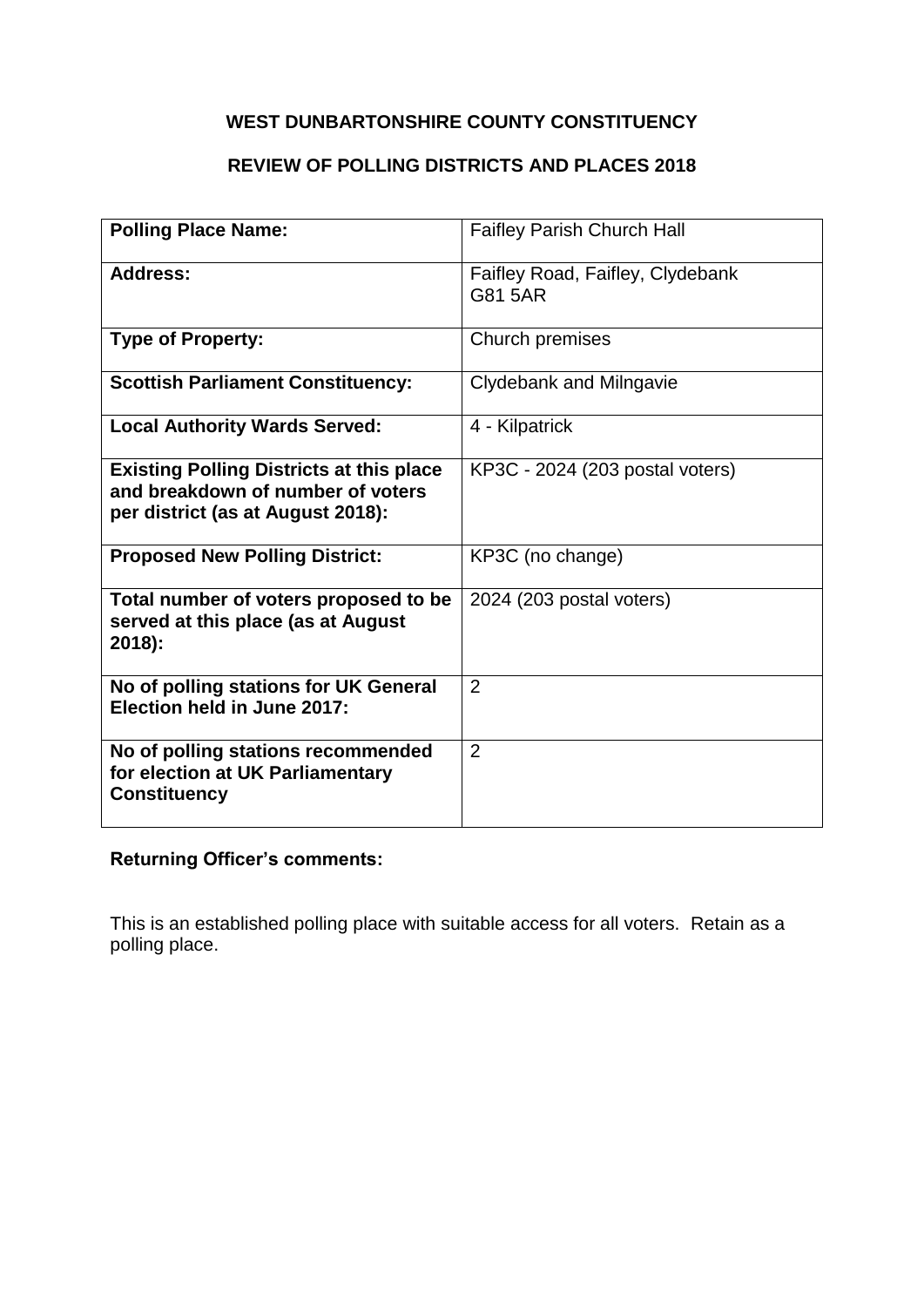# **REVIEW OF POLLING DISTRICTS AND PLACES 2018**

| <b>Polling Place Name:</b>                      | St Joseph's Church Hall          |
|-------------------------------------------------|----------------------------------|
| Address:                                        | Faifley Road, Faifley, Clydebank |
|                                                 | G81 5EZ                          |
| <b>Type of Property:</b>                        | Church premises                  |
| <b>Scottish Parliament Constituency:</b>        | Clydebank and Milngavie          |
| <b>Local Authority Wards Served:</b>            | 4 - Kilpatrick                   |
| <b>Existing Polling Districts at this place</b> | KP4C - 1262 (130 postal)         |
| and breakdown of number of voters               |                                  |
| per district (as at August 2018):               |                                  |
| <b>Proposed New Polling District:</b>           | KP4C (no change)                 |
| Total number of voters proposed to be           | 1262 (130 postal)                |
| served at this place (as at August              |                                  |
| 2018):                                          |                                  |
| No of polling stations for UK General           | 2                                |
| Election held in June 2017:                     |                                  |
| No of polling stations recommended              | 2                                |
| for election at UK Parliamentary                |                                  |
| <b>Constituency:</b>                            |                                  |
|                                                 |                                  |

# **Returning Officer's comments:**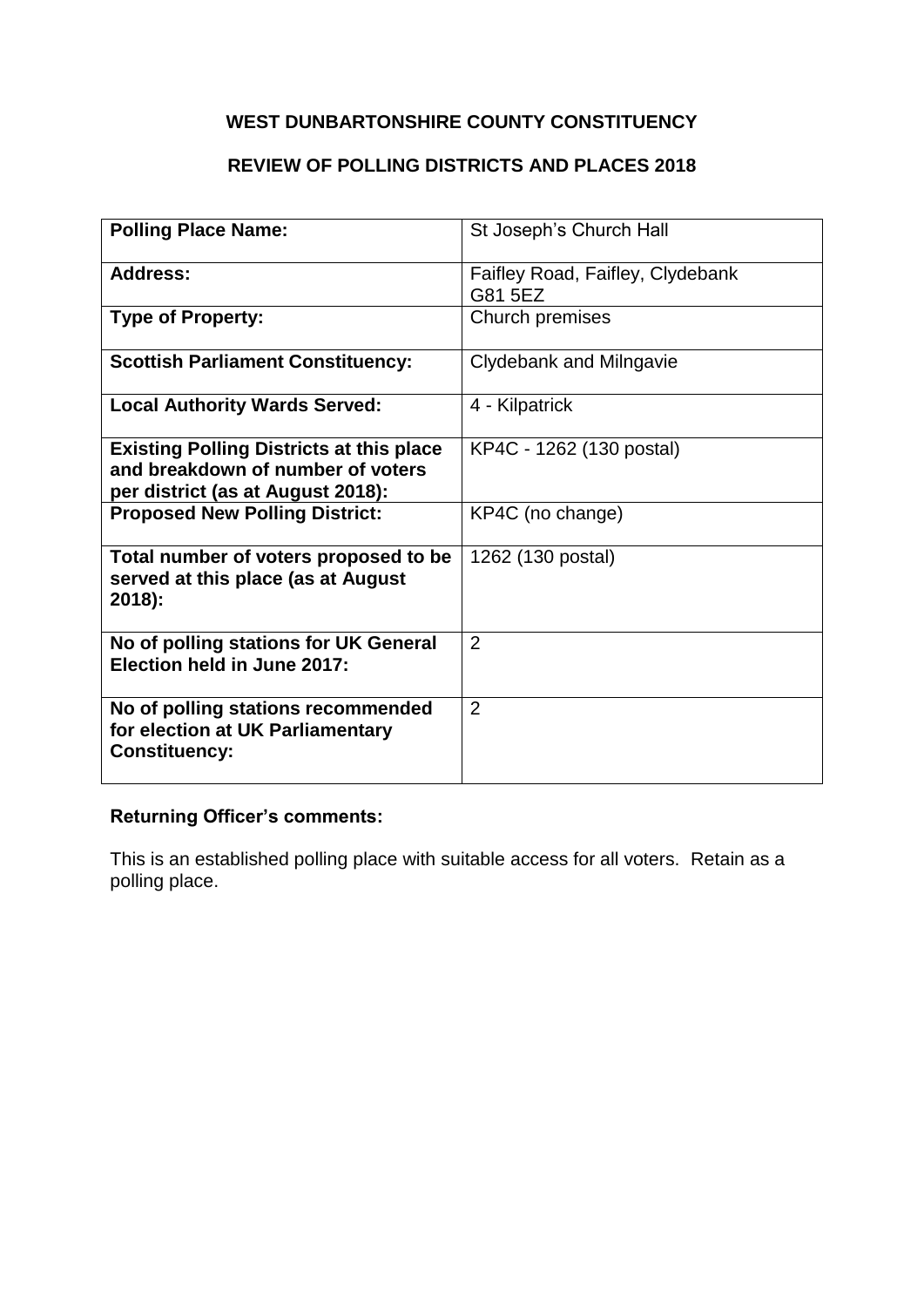### **REVIEW OF POLLING DISTRICTS AND PLACES 2018**

| <b>Polling Place Name:</b>                                                                     | Dalmuir Barclay Parish Church Hall                |
|------------------------------------------------------------------------------------------------|---------------------------------------------------|
| <b>Address:</b>                                                                                | Durban Avenue, Clydebank G81 4JH                  |
| <b>Type of Property:</b>                                                                       | Church premises                                   |
| <b>Scottish Parliament Constituency:</b>                                                       | Clydebank and Milngavie                           |
| <b>Local Authority Wards Served:</b>                                                           | 5 - Clydebank Central<br>6 - Clydebank Waterfront |
| <b>Existing Polling Districts at this place</b><br>and breakdown of number of voters           | CC5C - 1396 (176 postal voters)                   |
| per district (as at August 2018):                                                              | CW14C – 1216 (128 postal voters)                  |
| <b>Proposed New Polling Districts:</b>                                                         | CC5C (no change)                                  |
|                                                                                                | CW13C (renumbered)                                |
| Total number of voters proposed to be<br>served at this place (as at August<br>2018):          | 2612 (304 postal voters)                          |
| No of polling stations for UK General<br>Election held in June 2017:                           | 4                                                 |
| No of polling stations recommended<br>for election at UK Parliamentary<br><b>Constituency:</b> | $\overline{4}$                                    |

#### **Returning Officer's Comments:**

The absence of a suitable polling place in the Mountblow area means that electors from that area have to vote in the Dalmuir Barclay Church Hall, which is large enough to accommodate multiple polling stations but is just outside the polling district boundary. While this is not ideal there are no suitable alternatives at this time.

Retain as polling place.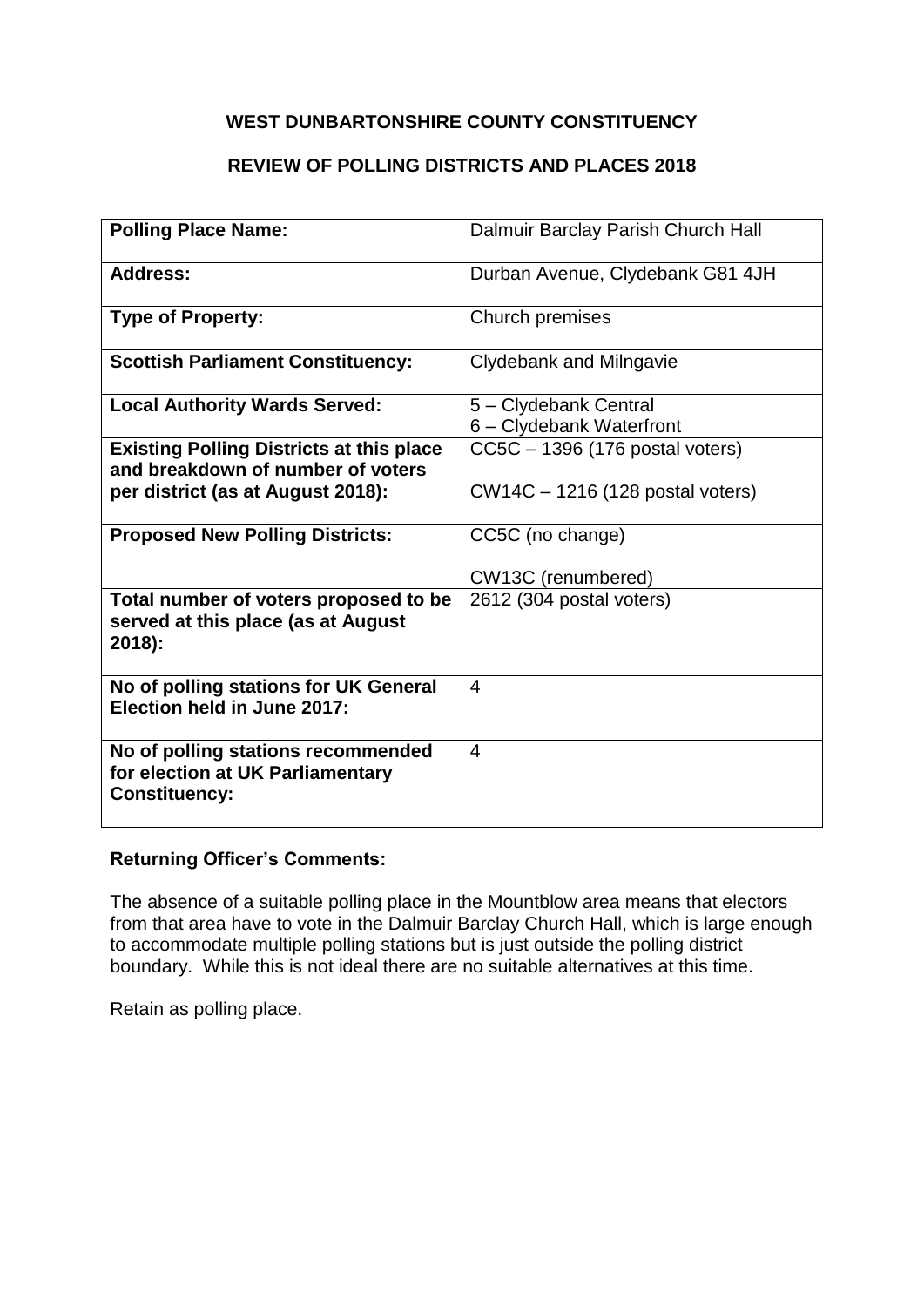### **REVIEW OF POLLING DISTRICTS AND PLACES 2018**

| <b>Polling Place Name:</b>                                                                                                | Parkhall Library                    |
|---------------------------------------------------------------------------------------------------------------------------|-------------------------------------|
| <b>Address:</b>                                                                                                           | Hawthorn Street, Clydebank, G81 3EF |
| <b>Type of Property:</b>                                                                                                  | Local authority library             |
| <b>Scottish Parliament Constituency:</b>                                                                                  | Clydebank and Milngavie             |
| <b>Local Authority Wards Served:</b>                                                                                      | 5 - Clydebank Central               |
| <b>Existing Polling Districts at this place</b><br>and breakdown of number of voters<br>per district (as at August 2018): | CC6C - 1965 (265 postal voters)     |
| <b>Proposed New Polling District:</b>                                                                                     | CC6C (no change)                    |
| Total number of voters proposed to be<br>served at this place (as at August<br>$2018$ :                                   | 1965 (265 postal voters)            |
| No of polling stations for UK General<br>Election held in June 2017:                                                      | $\overline{2}$                      |
| No of polling stations recommended<br>for election at UK Parliamentary<br><b>Constituency</b>                             | $\overline{2}$                      |

### **Returning Officer's Comments:**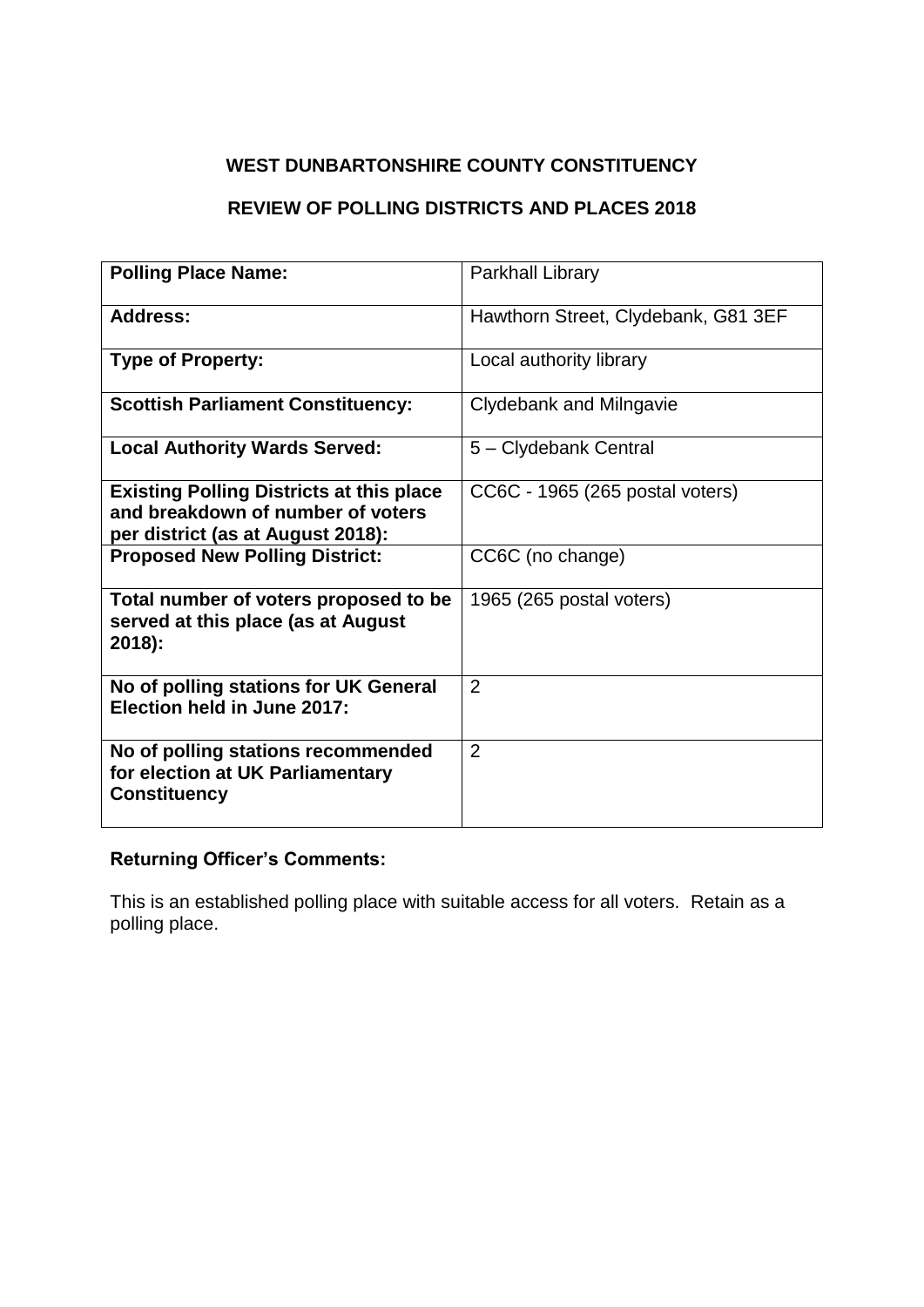# **REVIEW OF POLLING DISTRICTS AND PLACES 2018**

| <b>Polling Place Name:</b>                                                                                                | St. Stephen's Church Hall       |
|---------------------------------------------------------------------------------------------------------------------------|---------------------------------|
| Address:                                                                                                                  | Park Road, Clydebank G81 3ED    |
| <b>Type of Property:</b>                                                                                                  | Church premises                 |
| <b>Scottish Parliament Constituency:</b>                                                                                  | Clydebank and Milngavie         |
| <b>Local Authority Wards Served:</b>                                                                                      | 5 - Clydebank Central           |
| <b>Existing Polling Districts at this place</b><br>and breakdown of number of voters<br>per district (as at August 2018): | CC7C - 1731 (240 postal voters) |
| <b>Proposed New Polling District:</b>                                                                                     | CC7C (no change)                |
| Total number of voters proposed to be<br>served at this place (as at August<br>$2018$ :                                   | 1731 (240 postal voters)        |
| No of polling stations for UK General<br>Election held in June 2017:                                                      | $\overline{2}$                  |
| No of polling stations recommended<br>for election at UK Parliamentary<br><b>Constituency:</b>                            | $\overline{2}$                  |

# **Returning Officer's Comments:**

There is a separate access for disabled electors to the side of the building. The configuration of the front entrance does not permit the use of a ramp.

Retain as a polling place.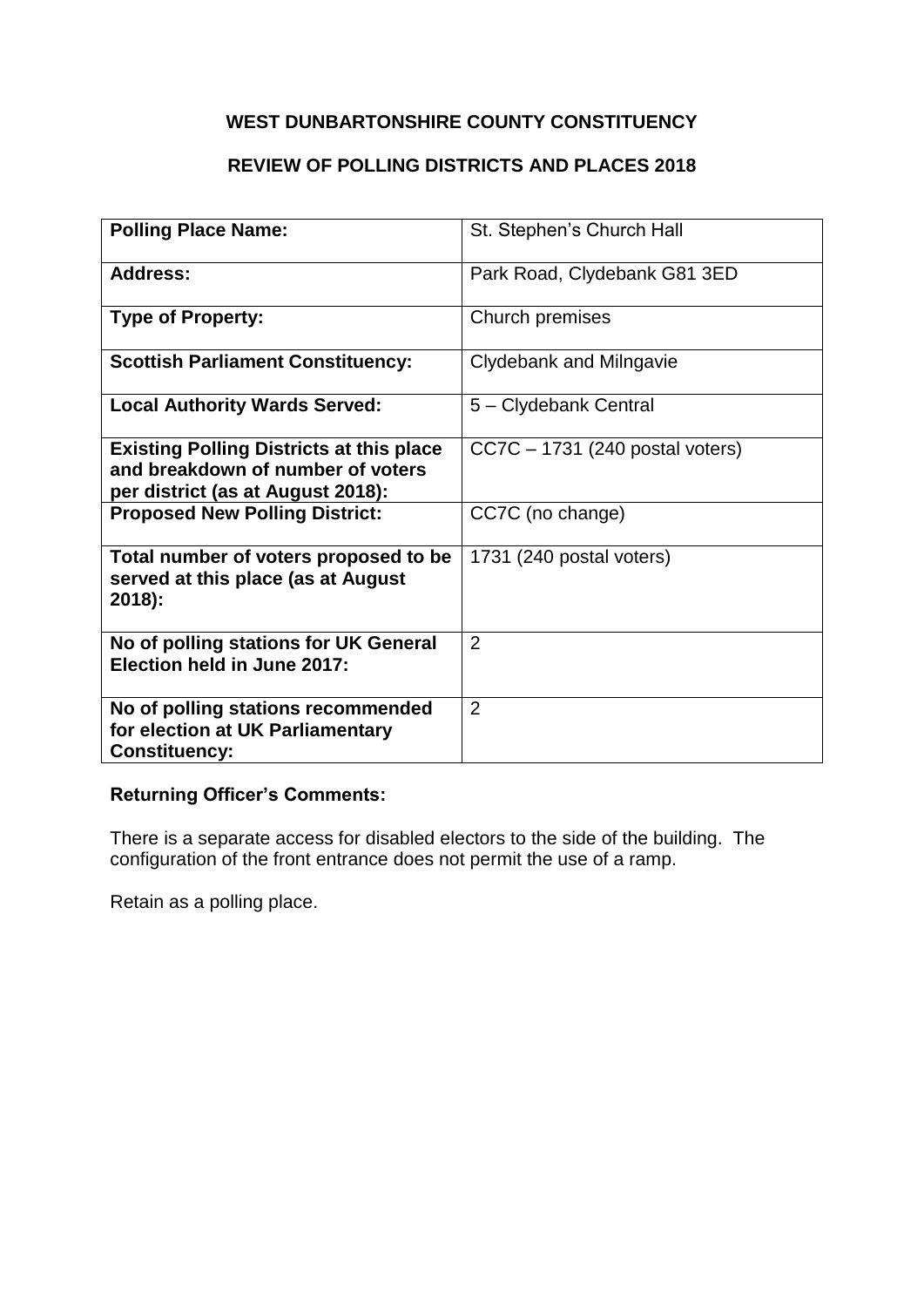### **REVIEW OF POLLING DISTRICTS AND PLACES 2018**

| <b>Polling Place Name:</b>                                                                                                | <b>Kilbowie Primary School</b>            |
|---------------------------------------------------------------------------------------------------------------------------|-------------------------------------------|
| Address:                                                                                                                  | West Thomson Street, Clydebank<br>G81 3AE |
| <b>Type of Property:</b>                                                                                                  | Local authority primary school            |
| <b>Scottish Parliament Constituency:</b>                                                                                  | Clydebank and Milngavie                   |
| <b>Local Authority Wards Served:</b>                                                                                      | 5 - Clydebank Central                     |
| <b>Existing Polling Districts at this place</b><br>and breakdown of number of voters<br>per district (as at August 2018): | CC8C - 1612 (203 postal)                  |
| <b>Proposed New Polling Districts:</b>                                                                                    | CC8C (no change)                          |
| Total number of voters proposed to be<br>served at this place (as at August<br>2018):                                     | 1612 (203 postal)                         |
| No of polling stations for UK General<br>Election held in June 2017:                                                      | 2                                         |
| No of polling stations recommended<br>for election at UK Parliamentary<br><b>Constituency:</b>                            | $\overline{2}$                            |

#### **Returning Officer's Comments:**

The Planning Section has advised that up to 142 new properties could be built within this polling district within the next five years. There is sufficient capacity with two existing polling stations to cope with this increase.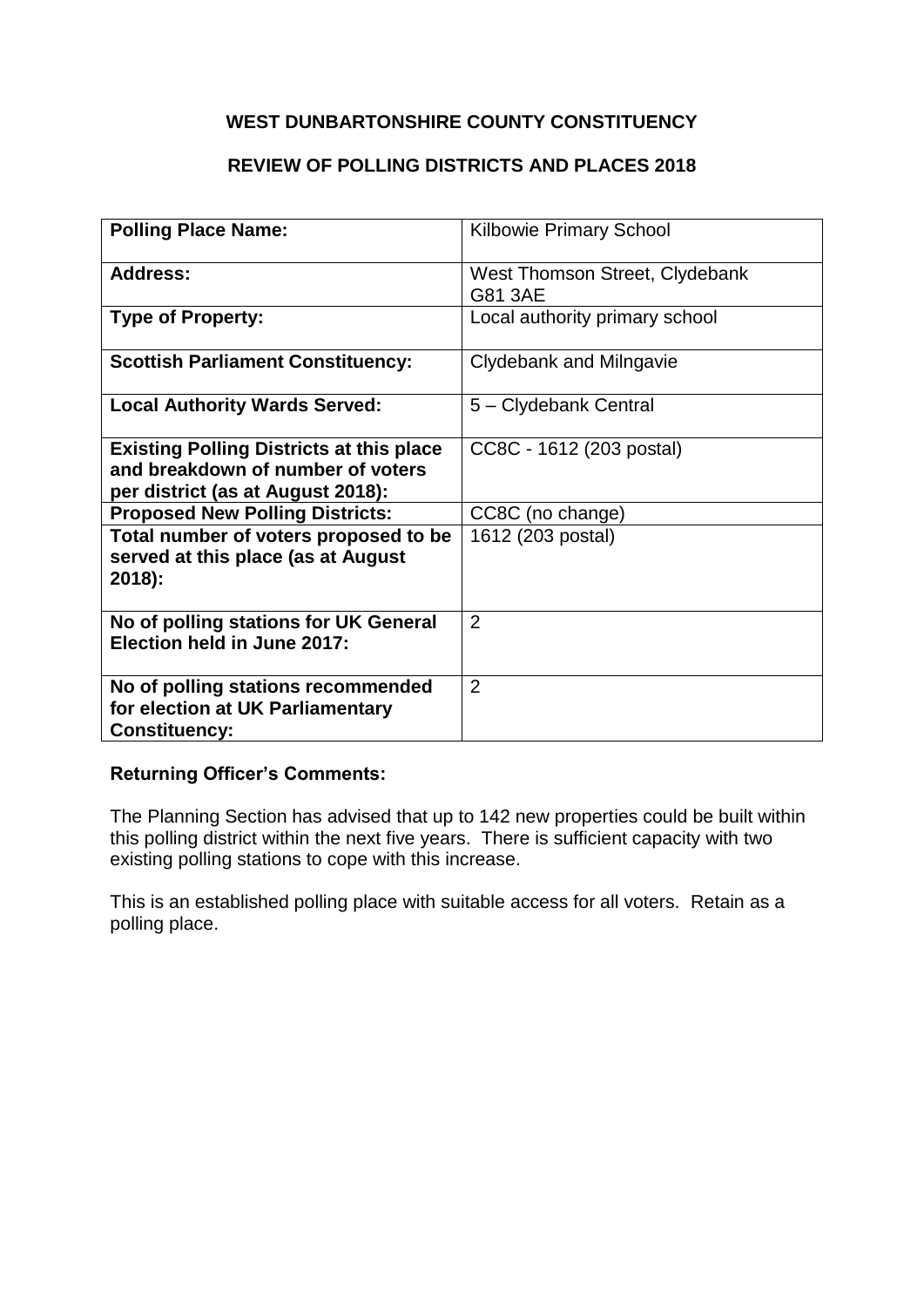# **REVIEW OF POLLING DISTRICTS AND PLACES 2018**

| <b>Polling Place Name:</b>                                                                                                | St Eunan's Community Hall         |
|---------------------------------------------------------------------------------------------------------------------------|-----------------------------------|
| <b>Address:</b>                                                                                                           | Gilmour Street, Clydebank G81 2BW |
| <b>Type of Property:</b>                                                                                                  | Church premises                   |
| <b>Scottish Parliament Constituency:</b>                                                                                  | Clydebank and Milngavie           |
| <b>Local Authority Wards Served:</b>                                                                                      | 5 - Clydebank Central             |
| <b>Existing Polling Districts at this place</b><br>and breakdown of number of voters<br>per district (as at August 2018): | CC9C - 2183 (272 postal voters)   |
| <b>Proposed New Polling District:</b>                                                                                     | CC9C (no change)                  |
| Total number of voters proposed to be<br>served at this place (as at August<br>$2018$ :                                   | 2183 (272 postal voters)          |
| No of polling stations for UK General<br>Election held in June 2017:                                                      | $\overline{2}$                    |
| No of polling stations recommended<br>for election at UK Parliamentary<br><b>Constituency</b>                             | 2                                 |

### **Returning Officer's Comments:**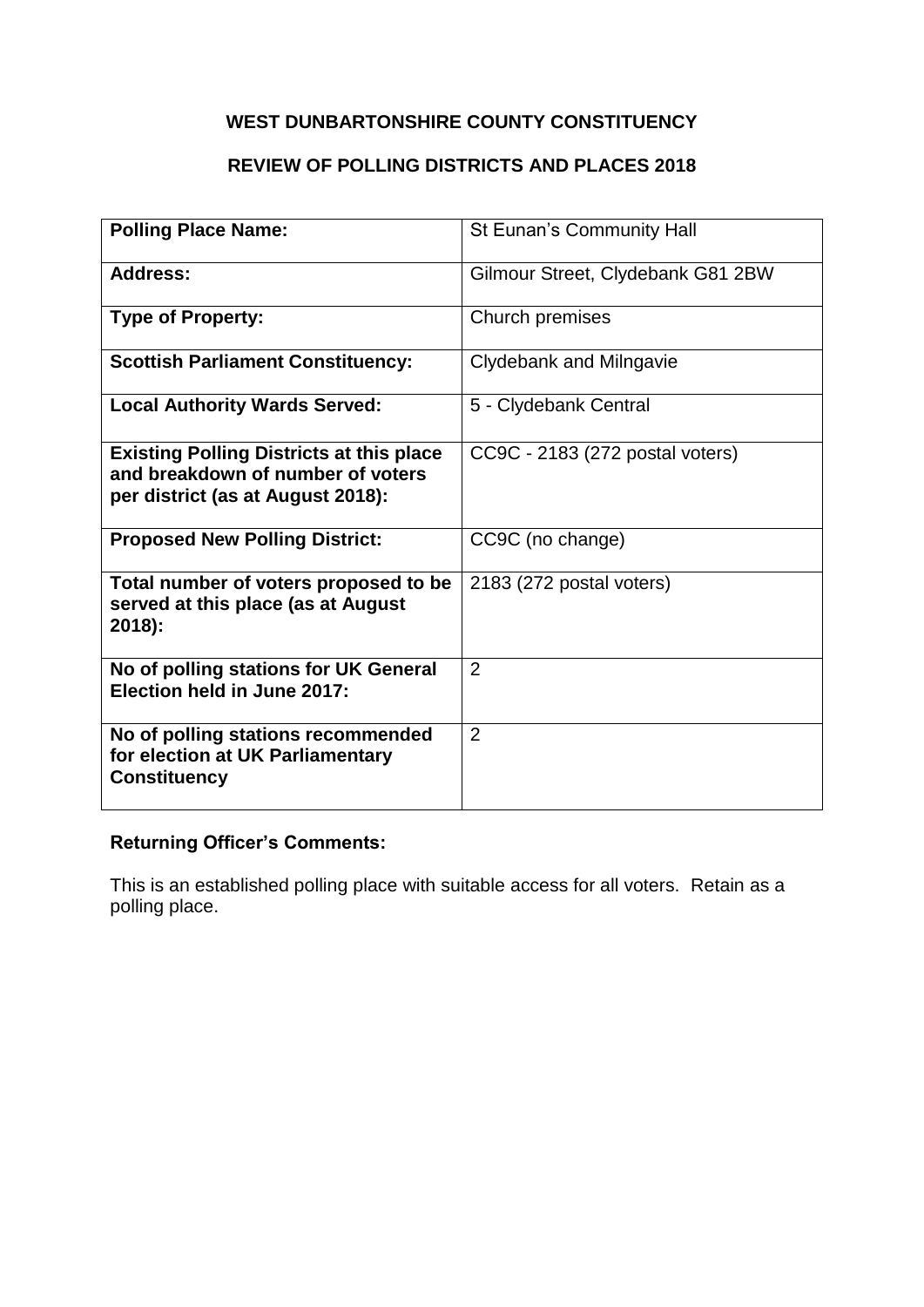### **REVIEW OF POLLING DISTRICTS AND PLACES 2018**

| <b>Polling Place Name:</b>                                                                                                | <b>Onslow Road Community Hall</b> |
|---------------------------------------------------------------------------------------------------------------------------|-----------------------------------|
| Address:                                                                                                                  | Onslow Road, Clydebank, G81 2PR   |
| <b>Type of Property:</b>                                                                                                  | <b>Private Community Hall</b>     |
| <b>Scottish Parliament Constituency:</b>                                                                                  | Clydebank and Milngavie           |
| <b>Local Authority Wards Served:</b>                                                                                      | 5 - Clydebank Central             |
| <b>Existing Polling Districts at this place</b><br>and breakdown of number of voters<br>per district (as at August 2018): | CC10C - 1639 (186 postal voters)  |
| <b>Proposed New Polling District:</b>                                                                                     | CC10C (no change)                 |
| Total number of voters proposed to be<br>served at this place (as at August<br>2018):                                     | 1639 (186 postal voters)          |
| No of polling stations for UK General<br>Election held in June 2017:                                                      | 2                                 |
| No of polling stations recommended<br>for election at UK Parliamentary<br><b>Constituency:</b>                            | $\overline{2}$                    |

### **Returning Officer's Comments:**

This is an established polling place with suitable access for all voters. However, there is some uncertainty at present as to whether the building will still be made available for the purpose of holding a poll. Providing this hall is available to use as a polling place, then this will be the designated polling place for this area. The Returning Officer would welcome any suggestions as to a suitable alternative polling place within this polling district.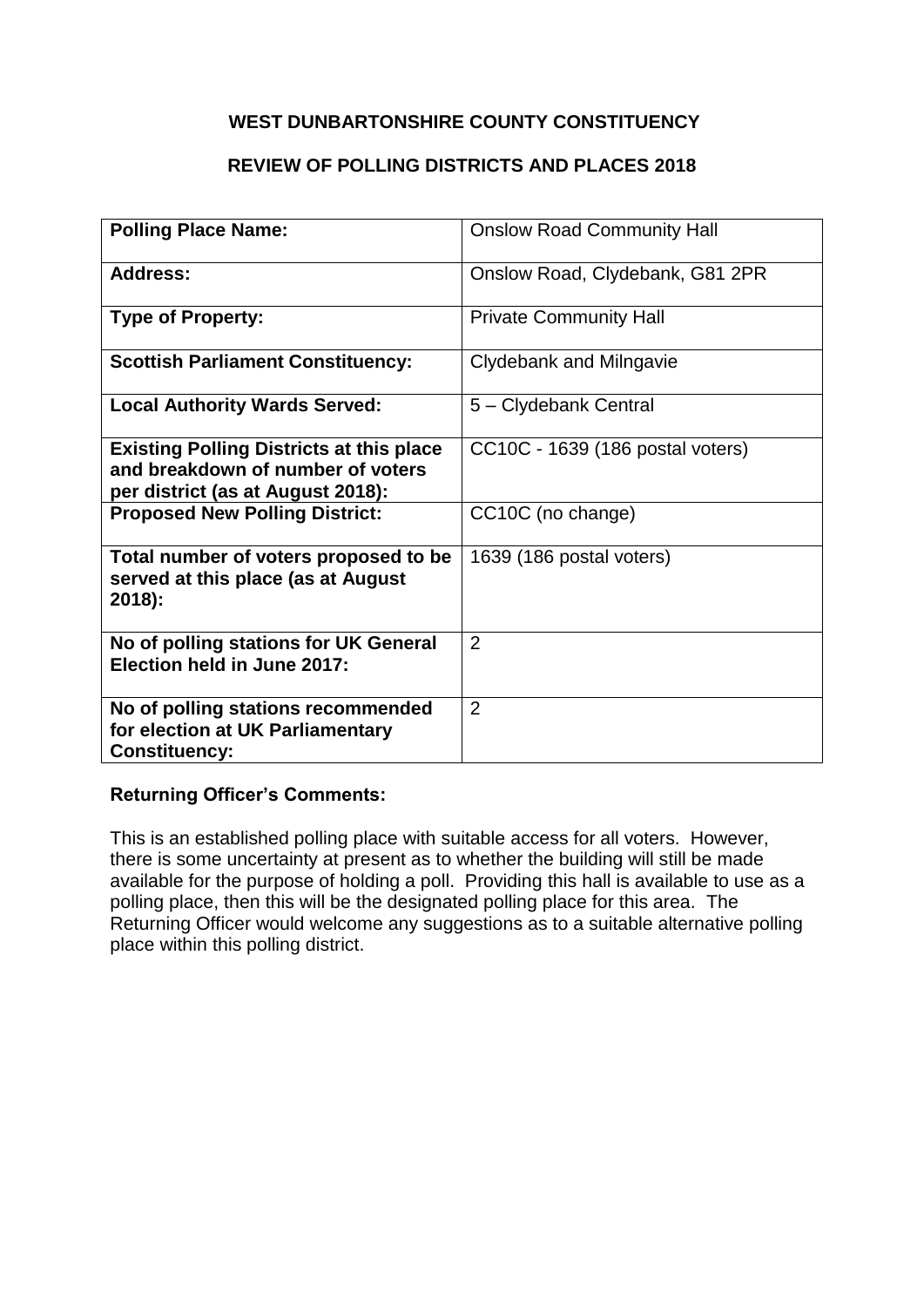# **REVIEW OF POLLING DISTRICTS AND PLACES 2018**

| <b>Polling Place Name:</b>                                                                                                | <b>Linnvale Primary School</b>         |
|---------------------------------------------------------------------------------------------------------------------------|----------------------------------------|
| <b>Address:</b>                                                                                                           | Livingstone Street, Clydebank, G81 2RL |
| <b>Type of Property:</b>                                                                                                  | Local authority primary school         |
| <b>Scottish Parliament Constituency:</b>                                                                                  | Clydebank and Milngavie                |
| <b>Local Authority Wards Served:</b>                                                                                      | 5 - Clydebank Central                  |
| <b>Existing Polling Districts at this place</b><br>and breakdown of number of voters<br>per district (as at August 2018): | CC11C - 1332 (149 postal voters)       |
| <b>Proposed New Polling District:</b>                                                                                     | CC11C (no change)                      |
| Total number of voters proposed to be<br>served at this place (as at August<br>$2018$ :                                   | 1332 (149 postal voters)               |
| No of polling stations for UK General<br>Election held in June 2017:                                                      | 2                                      |
| No of polling stations recommended<br>for election at UK Parliamentary<br><b>Constituency</b>                             | 2                                      |

### **Returning Officer's Comments:**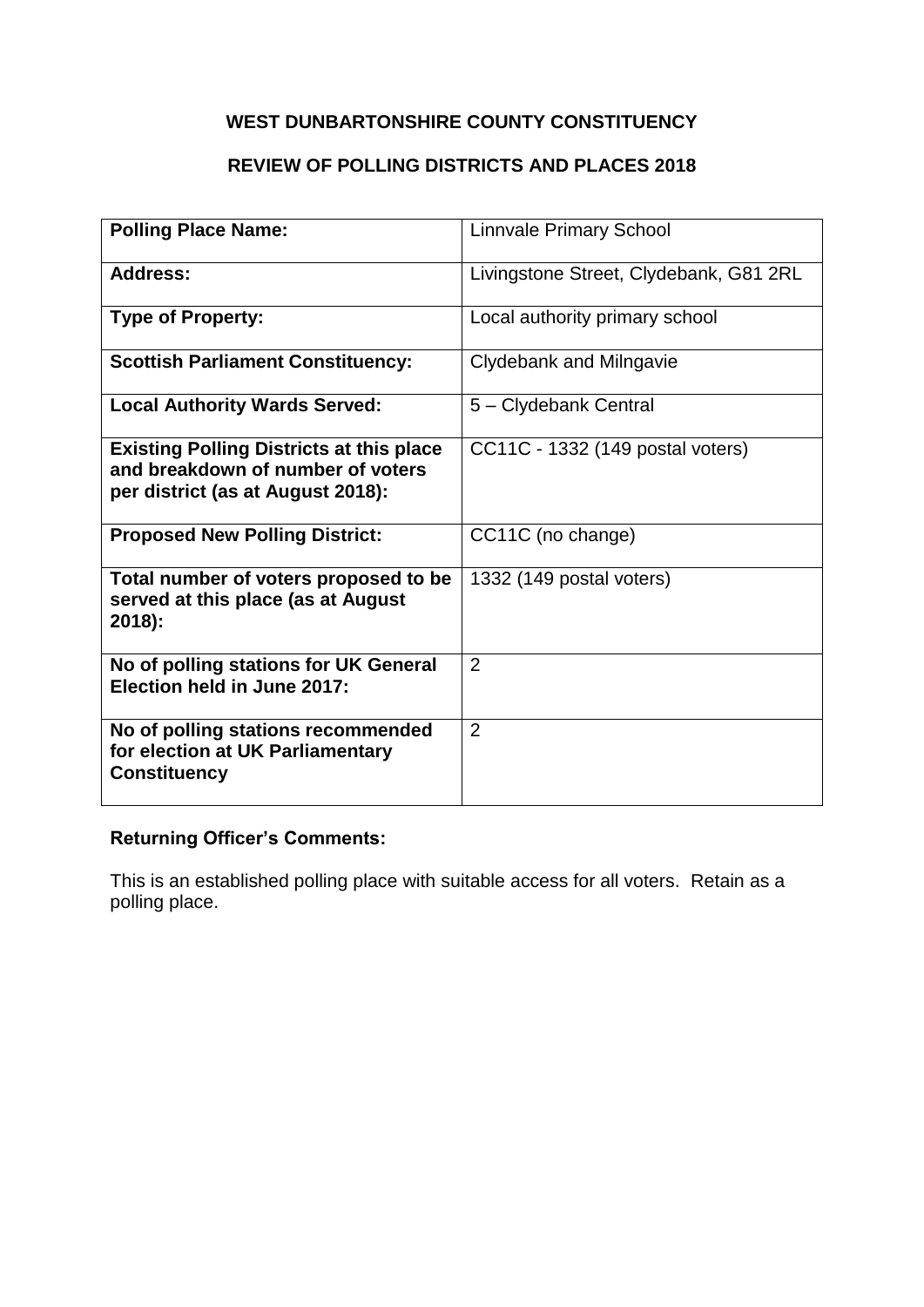### **REVIEW OF POLLING DISTRICTS AND PLACES 2018**

| <b>Polling Place Name:</b>                                                                                                | <b>Gavinburn Primary School</b>               |
|---------------------------------------------------------------------------------------------------------------------------|-----------------------------------------------|
| Address:                                                                                                                  | Dumbarton Road, Old Kilpatrick<br>G60 5NE     |
| <b>Type of Property:</b>                                                                                                  | Local authority primary school                |
| <b>Scottish Parliament Constituency:</b>                                                                                  | Clydebank and Milngavie                       |
| <b>Local Authority Wards Served:</b>                                                                                      | 6 - Clydebank Waterfront                      |
| <b>Existing Polling Districts at this place</b><br>and breakdown of number of voters<br>per district (as at August 2018): | CW12C - 678 (66 postal voters)                |
| <b>Proposed New Polling District:</b>                                                                                     | CW12C (merge CW12C and CW13C and<br>renumber) |
| Total number of voters proposed to be<br>served at this place (as at August<br>2018):                                     | Nil                                           |
| No of polling stations for UK General<br>Election held in June 2017:                                                      | 1                                             |
| No of polling stations recommended<br>for election at UK Parliamentary<br><b>Constituency</b>                             | Nil                                           |

#### **Returning Officer's Comments:**

It is recommended that the two existing polling districts which currently cover the Old Kilpatrick area be merged into one single polling district and all electors are asked to vote in Napier Hall which can easily accommodate another polling station. While some voters will inevitably have to travel a little further to Napier Hall to vote, the main benefit of this proposed change is that the local school will not need to close on the day of a poll.

Do not retain as a polling place and merge polling district with CW13.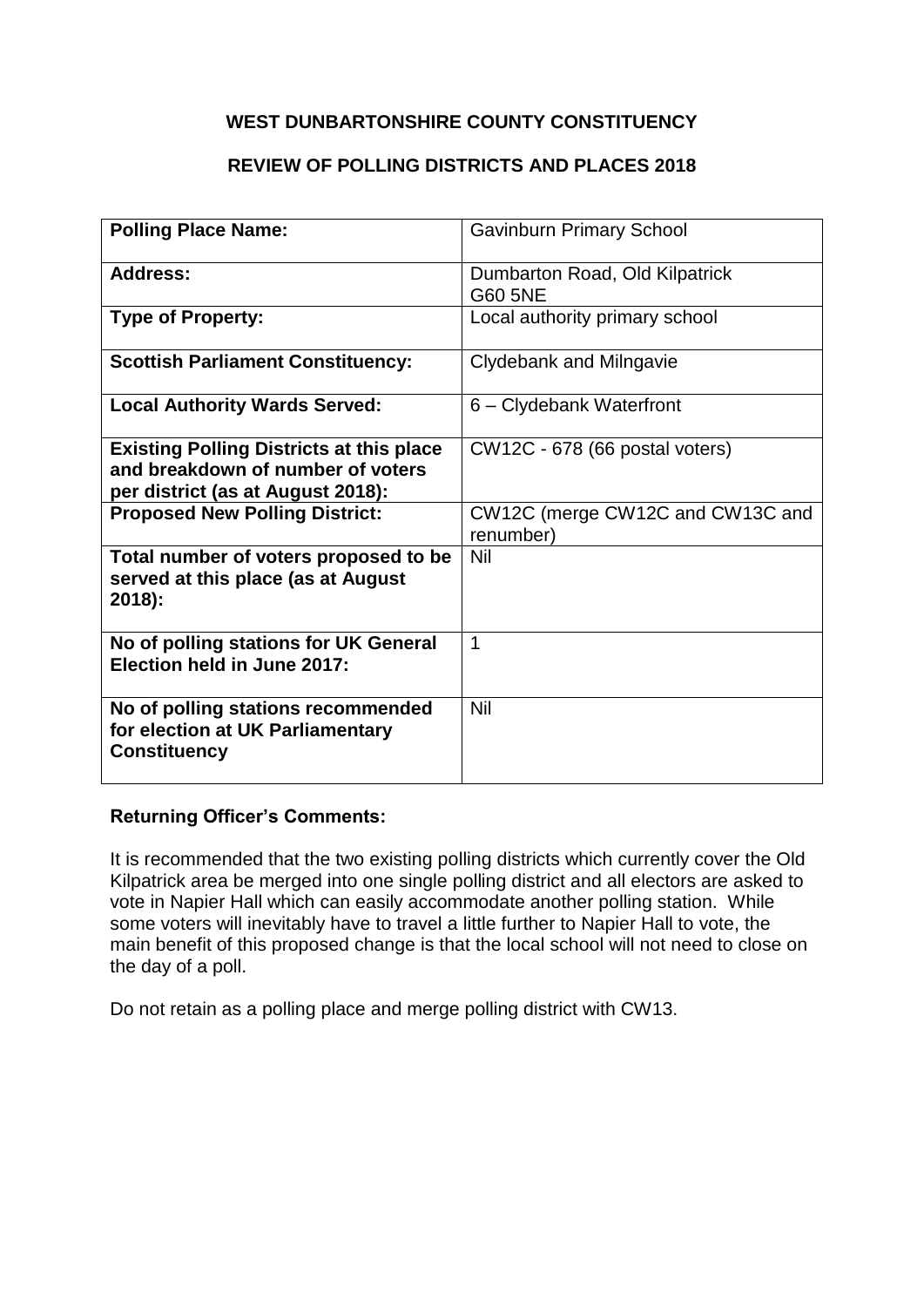### **REVIEW OF POLLING DISTRICTS AND PLACES 2018**

| <b>Polling Place Name:</b>                                                                                                | Napier Hall                                                   |
|---------------------------------------------------------------------------------------------------------------------------|---------------------------------------------------------------|
| <b>Address:</b>                                                                                                           | Dumbarton Road, Old Kilpatrick<br>G60 5JH                     |
| <b>Type of Property:</b>                                                                                                  | Leisure Trust                                                 |
| <b>Scottish Parliament Constituency:</b>                                                                                  | Clydebank and Milngavie                                       |
| <b>Local Authority Wards Served:</b>                                                                                      | 6 - Clydebank Waterfront                                      |
| <b>Existing Polling Districts at this place</b><br>and breakdown of number of voters<br>per district (as at August 2018): | $CW13C - 3218(420)$                                           |
| <b>Proposed New Polling District:</b>                                                                                     | CW12C (merge CW12C and CW13C and<br>renumber)                 |
| Total number of voters proposed to be<br>served at this place (as at August<br>2018):                                     | Merge = $3896$ (486 postal voters)                            |
| No of polling stations for UK General<br>Election held in June 2017:                                                      | 3                                                             |
| No of polling stations recommended<br>for election at UK Parliamentary<br><b>Constituency:</b>                            | 4 (increase to accommodate voters from<br>the Gavinburn area) |

### **Returning Officer's Comments:**

The Planning Section has advised that up to 418 new properties could be built within this polling district (Carless site) within the next five years although there is some uncertainty as to whether or not this development will proceed. That aside, there is sufficient capacity to add another polling station if required but it may be easier for voters from this area to vote in Dalmuir Barclay Parish Church. The Election Office will continue to monitor the situation and report back to Council if an interim review of the scheme is required in this area.

Utilise additional room to accommodate voters from the Gavinburn area.

Retain as a polling place and merge polling districts CW12C and CW13C to form new polling district CW12C.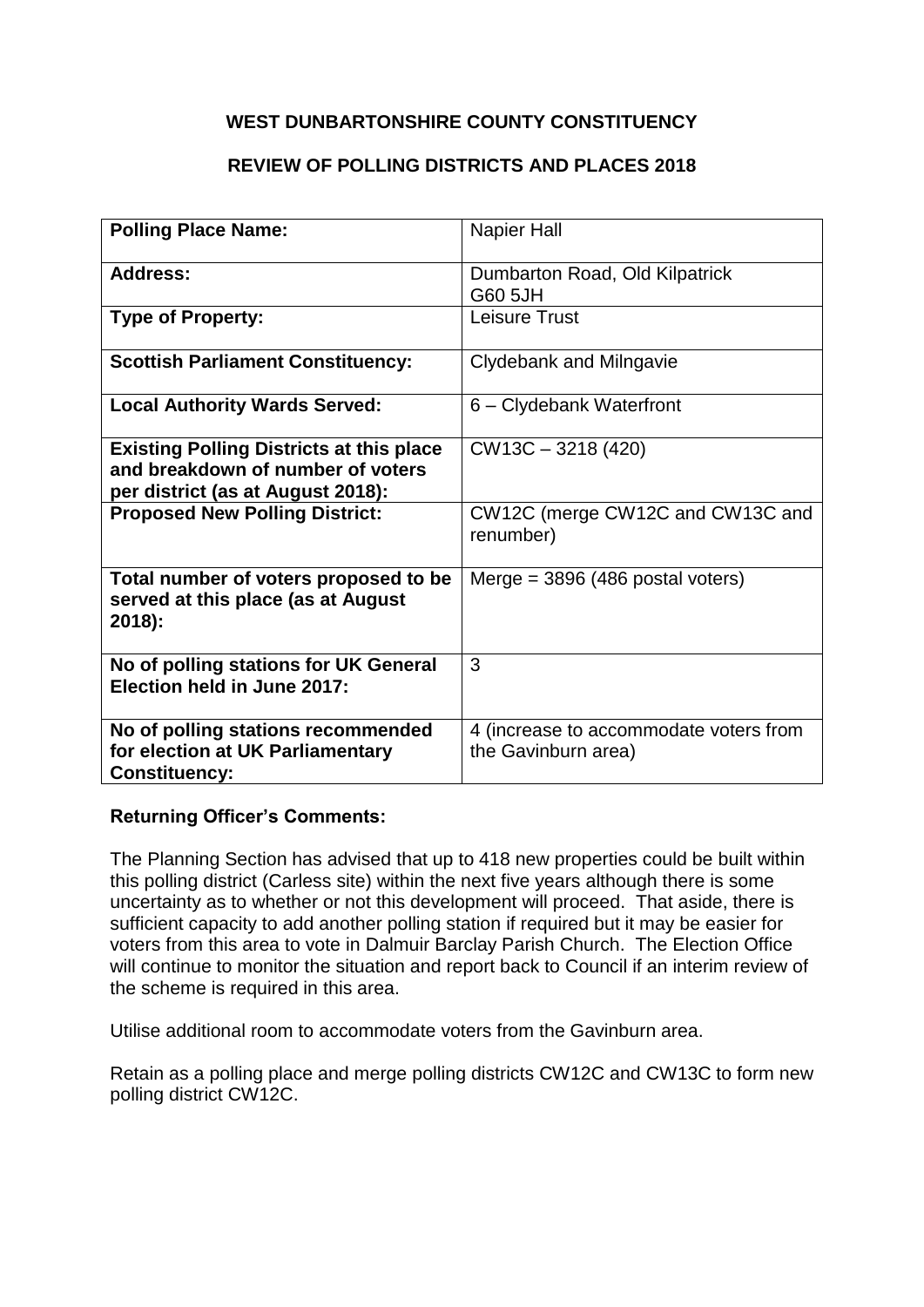### **REVIEW OF POLLING DISTRICTS AND PLACES 2018**

| <b>Polling Place Name:</b>                                                                                                | <b>Dalmuir Community Centre</b>   |
|---------------------------------------------------------------------------------------------------------------------------|-----------------------------------|
| Address:                                                                                                                  | Duntocher Road, Clydebank G81 4RQ |
| <b>Type of Property:</b>                                                                                                  | <b>Leisure Trust</b>              |
| <b>Scottish Parliament Constituency:</b>                                                                                  | Clydebank and Milngavie           |
| <b>Local Authority Wards Served:</b>                                                                                      | 6 - Clydebank Waterfront          |
| <b>Existing Polling Districts at this place</b><br>and breakdown of number of voters<br>per district (as at August 2018): | <b>CW15C</b>                      |
| <b>Proposed New Polling District:</b>                                                                                     | CW14C (renumbered)                |
| Total number of voters proposed to be<br>served at this place (as at August<br>$2018$ :                                   | 2272 (260 postal voters)          |
| No of polling stations for UK General<br>Election held in June 2017:                                                      | $\overline{2}$                    |
| No of polling stations recommended<br>for election at UK Parliamentary<br><b>Constituency:</b>                            | $\overline{2}$                    |

### **Returning Officer's Comments:**

The Planning Section has advised that up to 112 new properties could be built within this polling district within the next five years. There is sufficient capacity within the Community Centre to cope with this increase, if required.

Retain as a polling place and re-number polling district.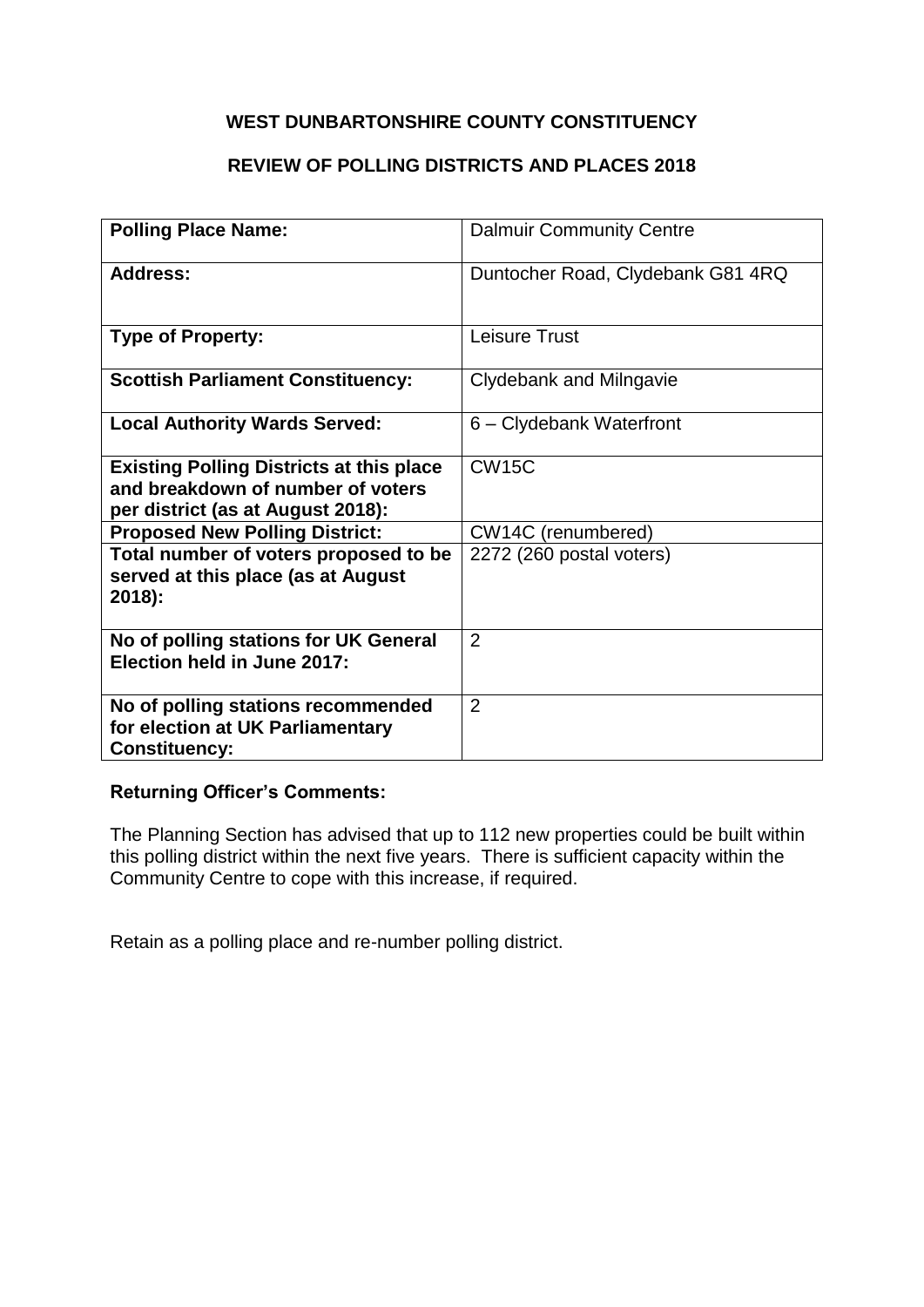### **REVIEW OF POLLING DISTRICTS AND PLACES 2018**

| <b>Polling Place Name:</b>                                                                                                | <b>Waterfront Church Hall (previously</b><br>known as Abbotsford Church Hall) |
|---------------------------------------------------------------------------------------------------------------------------|-------------------------------------------------------------------------------|
|                                                                                                                           |                                                                               |
| <b>Address:</b>                                                                                                           | Abbotsford Road, Clydebank G81 1PA                                            |
| <b>Type of Property:</b>                                                                                                  | Church premises                                                               |
| <b>Scottish Parliament Constituency:</b>                                                                                  | Clydebank and Milngavie                                                       |
| <b>Local Authority Wards Served:</b>                                                                                      | 6 - Clydebank Waterfront                                                      |
| <b>Existing Polling Districts at this place</b><br>and breakdown of number of voters<br>per district (as at August 2018): | CW16C - 1384 (159 postal voters)                                              |
| <b>Proposed New Polling District:</b>                                                                                     | <b>CW15C</b>                                                                  |
| Total number of voters proposed to be<br>served at this place (as at August<br>2018):                                     | 1384 (159 postal voters)                                                      |
| No of polling stations for UK General<br>Election held in June 2017:                                                      | $\overline{2}$                                                                |
| No of polling stations recommended<br>for election at UK Parliamentary<br><b>Constituency</b>                             | 2 (with potential increase to 6 when<br>Queens Quay development is complete)  |

#### **Returning Officer's Comments:**

The Planning Section has advised that up to 1800 new properties could be built within this polling district within the next five years. It may be necessary to use both halls to accommodate additional polling stations or an interim review will be carried out once more details on the proposed development are available to the Election Office.

Retain as a polling place and renumber the polling district.